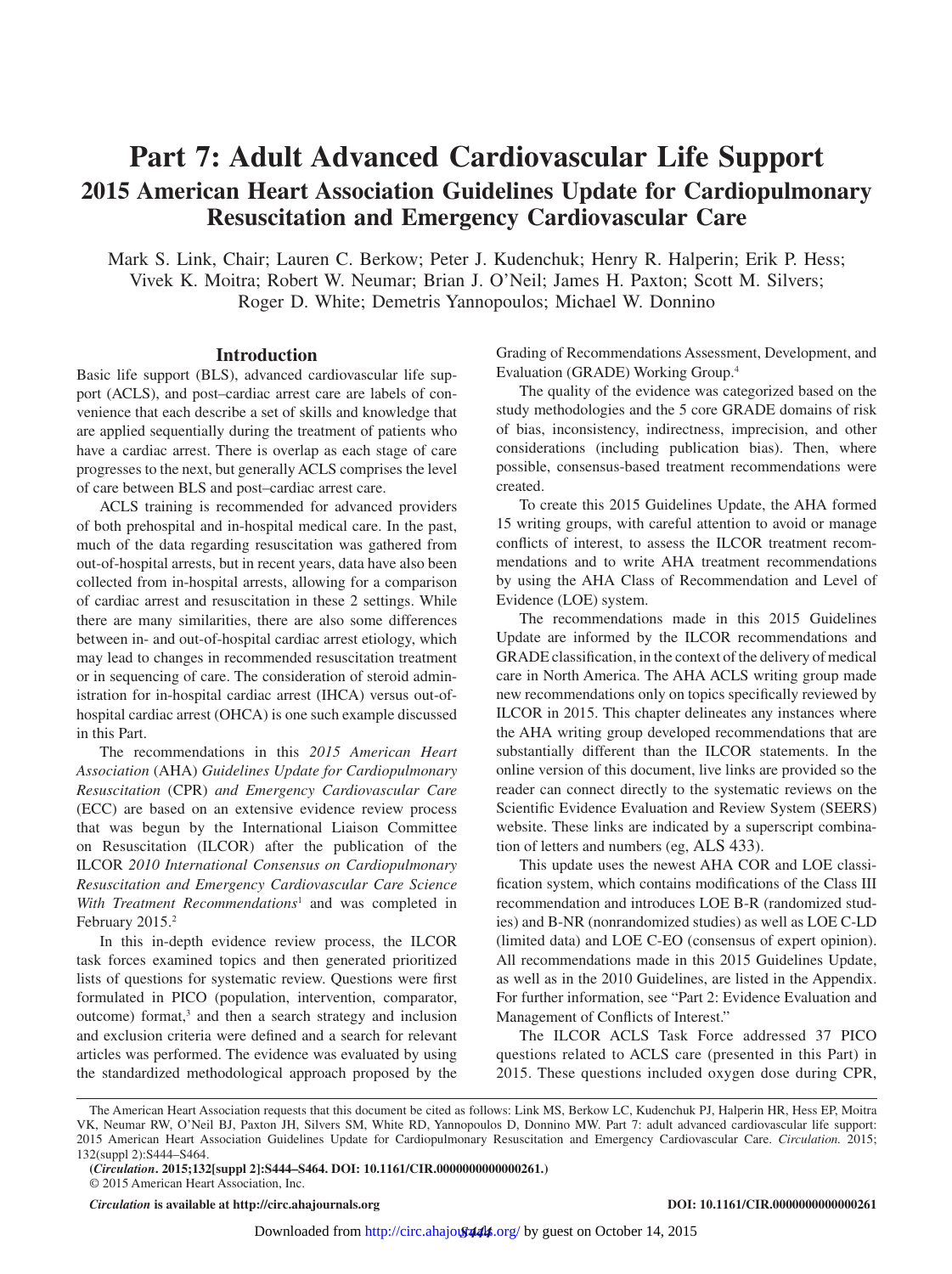advanced airway devices, ventilation rate during CPR, exhaled carbon dioxide  $(CO_2)$  detection for confirmation of airway placement, physiologic monitoring during CPR, prognostication during CPR, defibrillation, antiarrhythmic drugs, and vasopressors. The 2 new topics are steroids and hormones in cardiac arrest, and extracorporeal CPR (ECPR), perhaps better known to the inpatient provider community as extracorporeal life support (ECMO). The 2010 Guidelines Part on electrical therapies (defibrillation and emergency pacing) has been eliminated, and relevant material from it is now included in this ACLS Part.

The major changes in the 2015 ACLS guidelines include recommendations about prognostication during CPR based on exhaled  $\mathrm{CO}_2$  measurements, timing of epinephrine administration stratified by shockable or nonshockable rhythms, and the possibility of bundling treatment of steroids, vasopressin, and epinephrine for treatment of in-hospital arrests. In addition, the administration of vasopressin as the sole vasoactive drug during CPR has been removed from the algorithm.

### **Adjuncts to CPR**

# **Oxygen Dose During CPR[ALS 889](https://volunteer.heart.org/apps/pico/Pages/PublicComment.aspx?q=889)**

The 2015 ILCOR systematic review considered inhaled oxygen delivery both during CPR and in the post–cardiac arrest period. This 2015 Guidelines Update evaluates the optimal inspired concentration of oxygen during CPR. The immediate goals of CPR are to restore the energy state of the heart so it can resume mechanical work and to maintain the energy state of the brain to minimize ischemic injury. Adequate oxygen delivery is necessary to achieve these goals. Oxygen delivery is dependent on both blood flow and arterial oxygen content. Because blood flow is typically the major limiting factor to oxygen delivery during CPR, it is theoretically important to maximize the oxygen content of arterial blood by maximizing inspired oxygen concentration. Maximal inspired oxygen can be achieved with high-flow oxygen into a resuscitation bag device attached to a mask or an advanced airway.

#### *2015 Evidence Summary*

There were no adult human studies identified that directly compared maximal inspired oxygen with any other inspired oxygen concentration. However, 1 observational study of 145 OHCA patients evaluated arterial  $Po_2$  measured during CPR and cardiac arrest outcomes.<sup>5</sup> In this study, during which all patients received maximal inspired oxygen concentration, patients were divided into low, intermediate, and high arterial  $Po_2$  ranges (less than 61, 61–300, and greater than 300 mmHg, respectively). The higher ranges of arterial Po<sub>2</sub> during CPR were associated with an increase in hospital admission rates (low, 18.8%; intermediate, 50.6%; and high, 83.3%). However, there was no statistical difference in overall neurologic survival (low, 3.1%; intermediate, 13.3%; and high, 23.3%). Of note, this study did not evaluate the provision of various levels of inspired oxygen, so differences between groups likely reflect patient-level differences in CPR quality and underlying pathophysiology. This study did not find any association between hyperoxia during CPR and poor outcome.

#### *2015 Recommendation—Updated*

When supplementary oxygen is available, it may be reasonable to use the maximal feasible inspired oxygen concentration during CPR (Class IIb, LOE C-EO).

Evidence for detrimental effects of hyperoxia that may exist in the immediate post–cardiac arrest period should not be extrapolated to the low-flow state of CPR where oxygen delivery is unlikely to exceed demand or cause an increase in tissue  $Po_2$ . Therefore, until further data are available, physiology and expert consensus support providing the maximal inspired oxygen concentration during CPR.

### **Monitoring Physiologic Parameters During CP[RALS 656](https://volunteer.heart.org/apps/pico/Pages/PublicComment.aspx?q=656)**

Monitoring both provider performance and patient physiologic parameters during CPR is essential to optimizing CPR quality. The 2010 Guidelines put a strong emphasis on CPR quality. In 2013, the AHA published a Consensus Statement focused on strategies to improve CPR quality.<sup>6</sup> In 2015, the ILCOR ACLS Task Force evaluated the available clinical evidence to determine whether using physiologic feedback to guide CPR quality improved survival and neurologic outcome.

#### *2015 Evidence Summary*

Animal and human studies indicate that monitoring physiologic parameters during CPR provides valuable information about the patient's condition and response to therapy. Most important, end-tidal  $CO<sub>2</sub> (ETCO<sub>2</sub>)$ , coronary perfusion pressure, arterial relaxation pressure, arterial blood pressure, and central venous oxygen saturation correlate with cardiac output and myocardial blood flow during CPR, and threshold values have been reported below which return of spontaneous circulation (ROSC) is rarely achieved.<sup>7-13</sup> These parameters can be monitored continuously, without interrupting chest compressions. An abrupt increase in any of these parameters is a sensitive indicator of ROSC.14–31 There is evidence that these and other physiologic parameters can be modified by interventions aimed at improving CPR quality.7,32–43

The 2015 ILCOR systematic review was unable to identify any clinical trials that have studied whether titrating resuscitative efforts to a single or combined set of physiologic parameters during CPR results in improved survival or neurologic outcome.

#### *2015 Recommendation—Updated*

Although no clinical study has examined whether titrating resuscitative efforts to physiologic parameters during CPR improves outcome, it may be reasonable to use physiologic parameters (quantitative waveform capnography, arterial relaxation diastolic pressure, arterial pressure monitoring, and central venous oxygen saturation) when feasible to monitor and optimize CPR quality, guide vasopressor therapy, and detect ROSC (Class IIb, LOE C-EO).

Previous guidelines specified physiologic parameter goals; however, because the precise numerical targets for these parameters during resuscitation have not as yet been established, these were not specified in 2015.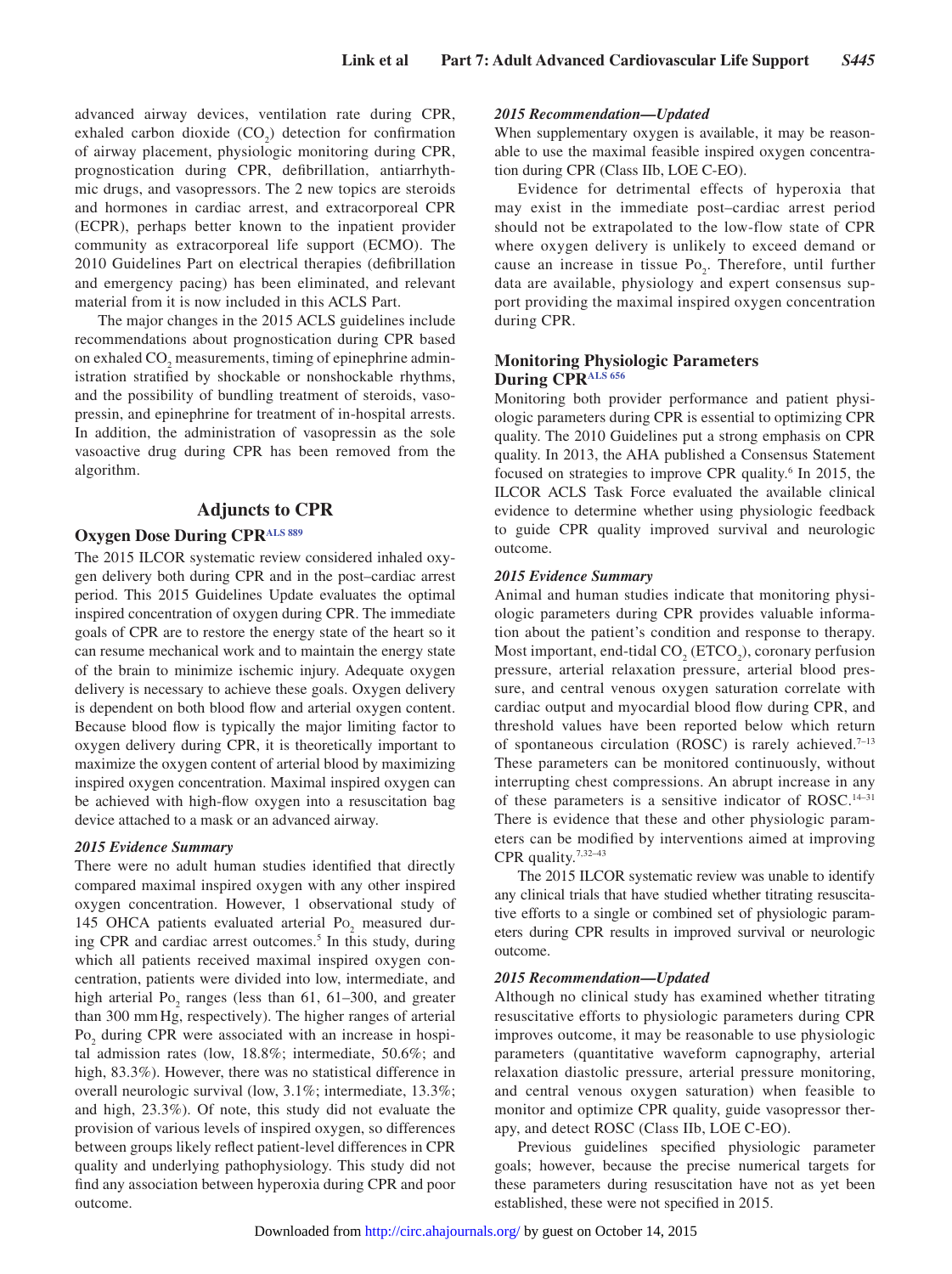# **Ultrasound During Cardiac Arrest ALS 658**

Bedside cardiac and noncardiac ultrasound are frequently used as diagnostic and prognostic tools for critically ill patients.44 Ultrasound may be applied to patients receiving CPR to help assess myocardial contractility and to help identify potentially treatable causes of cardiac arrest such as hypovolemia, pneumothorax, pulmonary thromboembolism, or pericardial tamponade.45 However, it is unclear whether important clinical outcomes are affected by the routine use of ultrasound among patients experiencing cardiac arrest.

#### *2015 Evidence Summary*

One limited study with a small sample size was identified that specifically addressed the utility of ultrasound during cardiac arrest. This study evaluated bedside cardiac ultrasound use during ACLS among adult patients in pulseless electrical activity arrest and found no difference in the incidence of ROSC when ultrasound was used.46

#### *2015 Recommendations—Updated*

Ultrasound (cardiac or noncardiac) may be considered during the management of cardiac arrest, although its usefulness has not been well established (Class IIb, LOE C-EO).

If a qualified sonographer is present and use of ultrasound does not interfere with the standard cardiac arrest treatment protocol, then ultrasound may be considered as an adjunct to standard patient evaluation (Class IIb, LOE C-EO).

#### **Adjuncts for Airway Control and Ventilation**

This portion of the 2015 Guidelines Update focuses on recommendations for airway management based on rate of survival and favorable neurologic outcome.

### **Bag-Mask Ventilation Compared With Any Advanced Airway During CP[RALS 783](https://volunteer.heart.org/apps/pico/Pages/PublicComment.aspx?q=783)**

Bag-mask ventilation is a commonly used method for providing oxygenation and ventilation in patients with respiratory insufficiency or arrest. When cardiac arrest occurs, providers must determine the best way to support ventilation and oxygenation. Options include standard bag-mask ventilation versus the placement of an advanced airway (ie, endotracheal tube [ETT], supraglottic airway device [SGA]). Previous guidelines recommended that prolonged interruptions in chest compressions should be avoided during transitions from bag-mask ventilation to an advanced airway device. In 2015, ILCOR evaluated the evidence comparing the effect of bagmask ventilation versus advanced airway placement on overall survival and neurologic outcome from cardiac arrest.

#### *2015 Evidence Summary*

There is inadequate evidence to show a difference in survival or favorable neurologic outcome with the use of bag-mask ventilation compared with endotracheal intubation<sup>47-53</sup> or other advanced airway devices.47,49–51,54 The majority of these retrospective observational studies demonstrated slightly worse survival with the use of an advanced airway when compared with bag-mask ventilation. However, interpretation of these results is limited by significant concerns of selection bias. Two additional observational studies<sup>54,55</sup> showed no difference in survival.

#### **Advanced Airway Placement Choice**

Advanced airway devices are frequently placed by experienced providers during CPR if bag-mask ventilation is inadequate or as a stepwise approach to airway management. Placement of an advanced airway may result in interruption of chest compressions, and the ideal timing of placement to maximize outcome has not been adequately studied. The use of an advanced airway device such as an ETT or SGA and the effect of ventilation technique on overall survival and neurologic outcome was evaluated in 2015.

### *2015 Evidence Summary*

#### *Endotracheal Intubation Versus Bag-Mask Ventilation*

There is no high-quality evidence favoring the use of endotracheal intubation compared with bag-mask ventilation or an advanced airway device in relation to overall survival or favorable neurologic outcome.47–53 Evaluating retrospective studies that compare bag-mask ventilation to endotracheal intubation is challenging because patients with more severe physiologic compromise will typically receive more invasive care (including endotracheal intubation) than patients who are less compromised and more likely to survive. Within that context, a number of retrospective studies show an association of worse outcome in those who were intubated as compared with those receiving bag-mask ventilation. While the studies did attempt to control for confounders, bias still may have been present, limiting the interpretation of these investigations. These studies illustrate that endotracheal intubation can be associated with a number of complications and that the procedure requires skill and experience. Risks of endotracheal intubation during resuscitation include unrecognized esophageal intubation and increased hands-off time.

#### *Supraglottic Airway Devices*

Several retrospective studies compared a variety of supraglottic devices (laryngeal mask airway, laryngeal tube, Combitube, esophageal obturator airway) to both bag-mask ventilation and endotracheal intubation. There is no high-quality evidence demonstrating a difference in survival rate or favorable neurologic outcome from use of an SGA compared with bagmask ventilation<sup>47,49–51</sup> or endotracheal intubation.<sup>47,49,50,54,56–61</sup> Three observational studies demonstrated a lower rate of both overall survival and favorable neurologic outcome when SGA use was compared with bag-mask ventilation, $47,49,51$  whereas another observational study demonstrated similar survival rates.50

In studies comparing SGA insertion to endotracheal intubation, no high-quality studies have demonstrated a difference in overall survival or favorable neurologic outcome.<sup>50,54,56-58,61</sup> Several retrospective observational studies show more favorable outcome with the use of an SGA device, whereas other studies favor the use of endotracheal intubation.<sup>47,49,50,59-61</sup>

#### *2015 Recommendations—Updated*

Either a bag-mask device or an advanced airway may be used for oxygenation and ventilation during CPR in both the inhospital and out-of-hospital setting (Class IIb, LOE C-LD).

For healthcare providers trained in their use, either an SGA device or an ETT may be used as the initial advanced airway during CPR (Class IIb, LOE C-LD).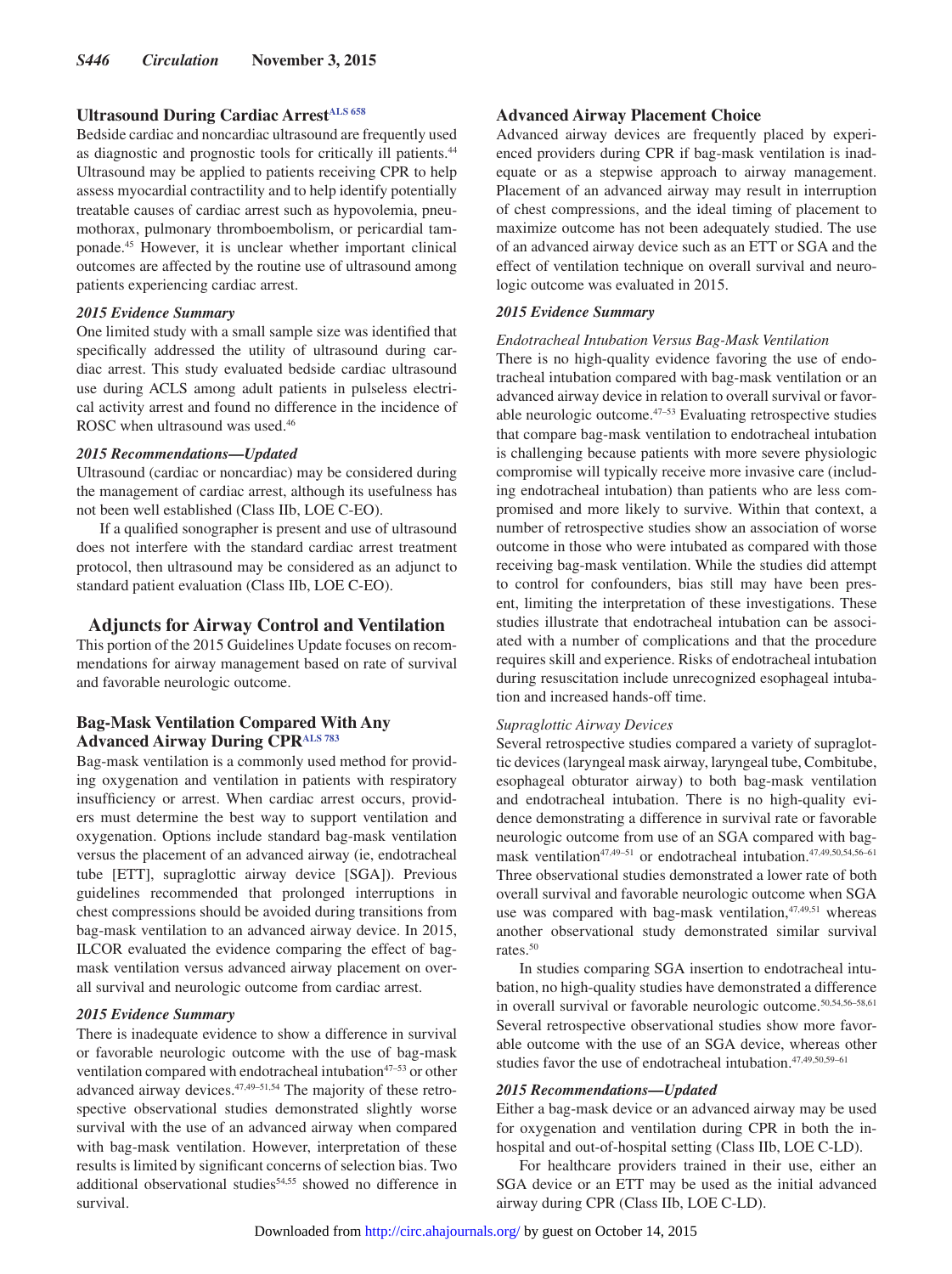Recommendations for advanced airway placement presume that the provider has the initial training and skills as well as the ongoing experience to insert the airway and verify proper position with minimal interruption in chest compressions. Bag-mask ventilation also requires skill and proficiency. The choice of bag-mask device versus advanced airway insertion, then, will be determined by the skill and experience of the provider.

#### **Clinical Assessment of Tracheal Tube Placement[ALS 469](https://volunteer.heart.org/apps/pico/Pages/PublicComment.aspx?q=469)**

The 2015 ILCOR systematic review considered tracheal tube placement during CPR. This section evaluates methods for confirming correct tracheal tube placement.

Attempts at endotracheal intubation during CPR have been associated with unrecognized tube misplacement or displacement as well as prolonged interruptions in chest compression. Inadequate training, lack of experience, patient physiology (eg, low pulmonary blood flow, gastric contents in the trachea, airway obstruction), and patient movement may contribute to tube misplacement. After correct tube placement, tube displacement or obstruction may develop. In addition to auscultation of the lungs and stomach, several methods (eg, waveform capnography,  $CO<sub>2</sub>$  detection devices, esophageal detector device, tracheal ultrasound, fiberoptic bronchoscopy) have been proposed to confirm successful tracheal intubation in adults during cardiac arrest.

#### *2015 Evidence Summary*

The evidence regarding the use of tracheal detection devices during cardiac arrest is largely observational. Observational studies and 1 small randomized study of waveform capnography to verify ETT position in victims of cardiac arrest report a specificity of 100% for correct tube placement.<sup>62-64</sup> Although the sensitivity of waveform capnography for detecting tracheal tube placement immediately after prehospital intubation was 100% in 1 study,62 several other studies showed that the sensitivity of waveform capnography decreases after a prolonged cardiac arrest.63–65 Differences in sensitivity can be explained by the low pulmonary blood flow during cardiac arrest, which will decrease  $ETCO<sub>2</sub>$  concentration.

Although exhaled  $CO<sub>2</sub>$  detection suggests correct tracheal tube placement, false-positive results  $(CO_2)$  detection with esophageal intubation) can occur after ingestion of carbonated liquids.<sup>66</sup> False-negative results (ie, absent exhaled  $CO_2$  in the presence of tracheal intubation) can occur in the setting of pulmonary embolism, significant hypotension, contamination of the detector with gastric contents, and severe airflow obstruction.<sup>15,67,68</sup> The use of  $CO_2$ -detecting devices to determine the correct placement of other advanced airways (eg, Combitube, laryngeal mask airway) has not been studied, but, as with an ETT, effective ventilation should produce a capnography waveform during CPR and after ROSC.

Colorimetric and nonwaveform  $CO<sub>2</sub>$  detectors can identify the presence of exhaled  $CO_2$  from the respiratory tract, but there is no evidence that these devices are accurate for continued monitoring of ETT placement.<sup>15,62,69-73</sup> Moreover, because a minimal threshold of  $CO_2$  must be reached to activate the detector and exhaled  $CO<sub>2</sub>$  is low in cardiac arrest, proper placement of an ETT may not be confirmed with this qualitative methodology.

While observational studies and a small randomized controlled trial (RCT) of esophageal detector devices report a low false-positive rate for confirming tracheal placement, there is no evidence that these devices are accurate or practical for the continued monitoring of ETT placement.<sup>63-65,69,74,75</sup>

An ultrasound transducer can be placed transversely on the anterior neck above the suprasternal notch to identify endotracheal or esophageal intubation. In addition, ultrasound of the thoracic cavity can identify pleural movement as lung sliding. Unlike capnography, confirmation of ETT placement via ultrasonography is not dependent on adequate pulmonary blood flow and  $CO_2$  in exhaled gas.<sup>76-78</sup> One small prospective study of experienced clinicians compared tracheal ultrasound to waveform capnography and auscultation during CPR and reported a positive predictive value for ultrasound of 98.8% and negative predictive value of 100%.78 The usefulness of tracheal and pleural ultrasonography, like fiberoptic bronchoscopy, may be limited by abnormal anatomy, availability of equipment, and operator experience.

#### *2015 Recommendations—Updated*

Continuous waveform capnography is recommended in addition to clinical assessment as the most reliable method of confirming and monitoring correct placement of an ETT (Class I, LOE C-LD).

If continuous waveform capnometry is not available, a nonwaveform CO<sub>2</sub> detector, esophageal detector device, or ultrasound used by an experienced operator is a reasonable alternative (Class IIa, LOE C-LD).

#### **Ventilation After Advanced Airway Placement[ALS 808](https://volunteer.heart.org/apps/pico/Pages/PublicComment.aspx?q=808)**

The 2015 ILCOR systematic review addressed the optimal ventilation rate during continuous chest compressions among adults in cardiac arrest with an advanced airway. This 2015 Guidelines Update for ACLS applies only to patients who have been intubated and are in cardiac arrest. The effect of tidal volume and any other ventilation parameters during CPR are not addressed in this recommendation.

Except for respiratory rate, it is unknown whether monitoring ventilatory parameters (eg, minute ventilation, peak pressure) during CPR can influence outcome. However, positive pressure ventilation increases intrathoracic pressure and may reduce venous return and cardiac output, especially in patients with hypovolemia or obstructive airway disease. Ventilation at inappropriately high respiratory rates (greater than 25 breaths/ min) is common during resuscitation from cardiac arrest.<sup>79,80</sup> There is concern that excessive ventilation in the setting of cardiac arrest may be associated with worse outcome.

#### *2015 Evidence Summary*

No human clinical trials were found addressing whether a ventilation rate of 10 breaths/min, compared with any other ventilation rate, changes survival with favorable neurologic or functional outcome. Although there have been a number of animal studies<sup>79,81-89</sup> and 1 human observational study<sup>90</sup> evaluating ventilation rates during CPR, the design and data from these studies did not allow for the assessment of the effect of a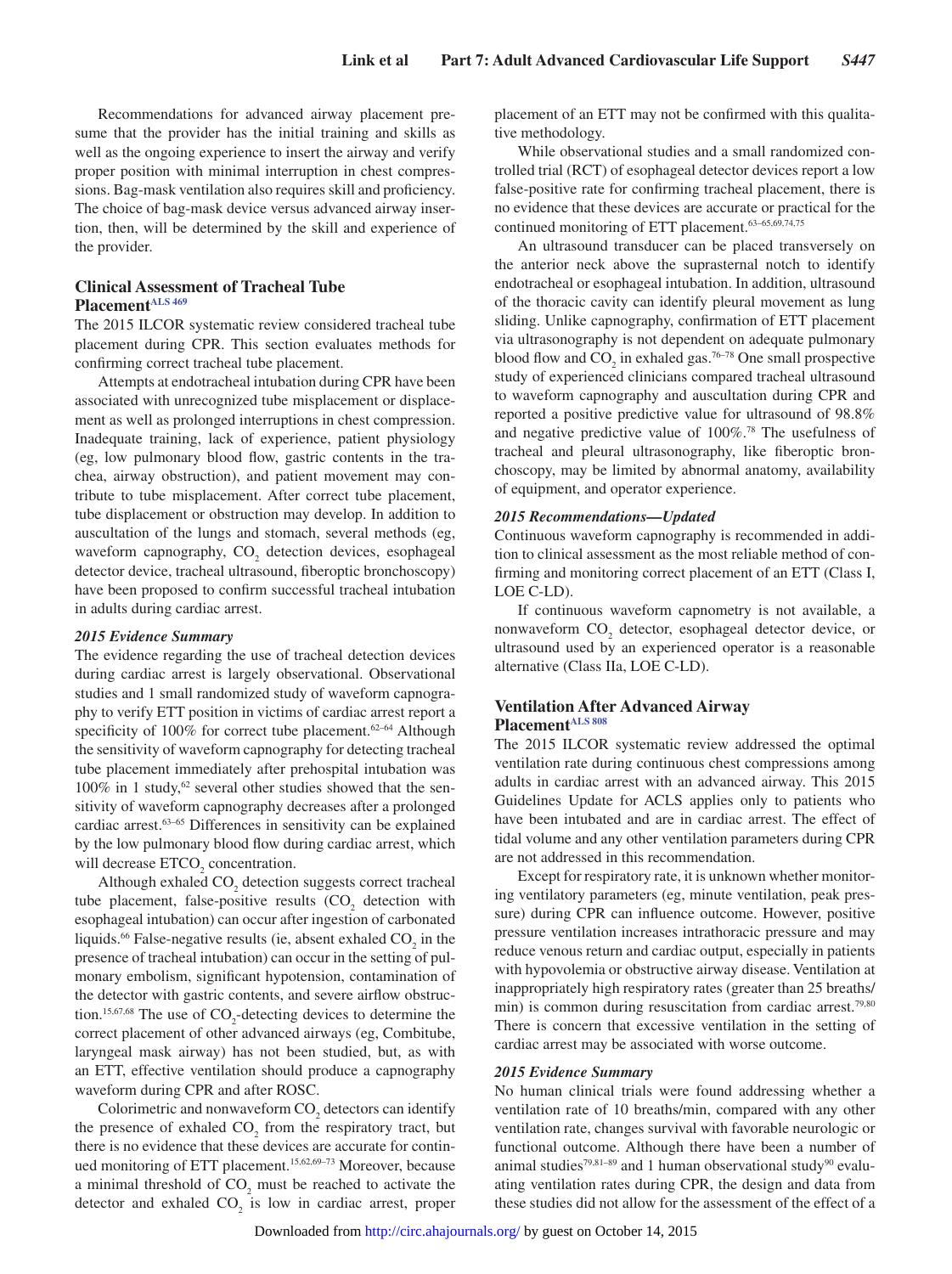ventilation rate of 10 per minute compared with any other rate for ROSC or other outcomes.

#### *2015 Recommendation—Updated*

After placement of an advanced airway, it may be reasonable for the provider to deliver 1 breath every 6 seconds (10 breaths/min) while continuous chest compressions are being performed (Class IIb, LOE C-LD).

### **Management of Cardiac Arrest**

### **Defibrillation Strategies for Ventricular Fibrillation or Pulseless Ventricular Tachycardia: Waveform Energy and First-Shock Success[ALS 470](https://volunteer.heart.org/apps/pico/Pages/PublicComment.aspx?q=470)**

Currently manufactured manual and automated external defibrillators use biphasic waveforms of 3 different designs: biphasic truncated exponential (BTE), rectilinear biphasic (RLB), and pulsed biphasic waveforms; they deliver different peak currents at the same programmed energy setting and may adjust their energy output in relation to patient impedance in differing ways. These factors can make comparisons of shock efficacy between devices from different manufacturers challenging even when the same programmed energy setting is used. A substantial body of evidence now exists for the efficacy of BTE and RLB waveforms, with a smaller body of evidence for the pulsed waveform. An impedance-compensated version of the pulsed biphasic waveform is now clinically available, but no clinical studies were identified to define its performance characteristics.

#### *2015 Evidence Summary*

There is no evidence indicating superiority of one biphasic waveform or energy level for the termination of ventricular fibrillation (VF) with the first shock (termination is defined as absence of VF at 5 seconds after shock). All published studies support the effectiveness (consistently in the range of  $85\% - 98\%)$ <sup>91</sup> of biphasic shocks using 200 J or less for the first shock.<sup>91</sup> Defibrillators using the RLB waveform typically deliver more shock energy than selected, based on patient impedance. Thus, in the single study in which a manufacturer's nonescalating energy device was programmed to deliver 150 J shocks, comparison with other devices was not possible because shock energy delivery in other devices is adjusted for measured patient impedance. For the RLB, a selected energy dose of 120 J typically provides nearly 150 J for most patients.

### *2015 Recommendations—Updated*

Defibrillators (using BTE, RLB, or monophasic waveforms) are recommended to treat atrial and ventricular arrhythmias (Class I, LOE B-NR).

Based on their greater success in arrhythmia termination, defibrillators using biphasic waveforms (BTE or RLB) are preferred to monophasic defibrillators for treatment of both atrial and ventricular arrhythmias (Class IIa, LOE B-R).

In the absence of conclusive evidence that 1 biphasic waveform is superior to another in termination of VF, it is reasonable to use the manufacturer's recommended energy dose for the first shock. If this is not known, defibrillation at the maximal dose may be considered (Class IIb, LOE C-LD).

### **Defibrillation Strategies for Ventricular Fibrillation or Pulseless Ventricular Tachycardia: Energy Dose for Subsequent Shocks**

The 2010 Guidelines regarding treatment of VF/pulseless ventricular tachycardia (pVT) recommended that if the first shock dose did not terminate VF/pVT, the second and subsequent doses should be equivalent, and higher doses may be considered. The evidence supporting energy dose for subsequent shocks was evaluated for this 2015 Guidelines Update.

#### *2015 Evidence Summary*

Observational data indicate that an automated external defibrillator administering a high peak current at 150 J biphasic fixed energy can terminate initial, as well as persistent or recurrent VF, with a high rate of conversion. $92$  In fact, the high conversion rate achieved with all biphasic waveforms for the first shock makes it difficult to study the energy requirements for second and subsequent shocks when the first shock is not successful. A 2007 study attempted to determine if a fixed lower energy dose or escalating higher doses were associated with better outcome in patients requiring more than 1 shock. Although termination of VF at 5 seconds after shock was higher in the escalating higher-energy group (82.5% versus 71.2%), there were no significant differences in ROSC, survival to discharge, or survival with favorable neurologic outcome between the 2 groups. In this study, only 1 manufacturer's nonescalating energy device, programmed to deliver 150-J shocks, was used. Thus, it is not possible to compare this 150-J shock with that delivered by any other device set to deliver 150 J.

There is a decline in shock success with repeated shocks. One nonrandomized trial that used a BTE waveform reported a decline in shock success when repeated shocks at the same energy were administered.93 For the RLB waveform, 1 observational study reported an initial VF termination rate of 87.8% at a selected energy setting of 120 J and an 86.4% termination rate for persistent VF. Recurrence of VF did not affect ultimate shock success, ROSC, or discharge survival.<sup>94</sup>

#### *2015 Recommendations—Updated*

It is reasonable that selection of fixed versus escalating energy for subsequent shocks be based on the specific manufacturer's instructions (Class IIa, LOE C-LD).

If using a manual defibrillator capable of escalating energies, higher energy for second and subsequent shocks may be considered (Class IIb, LOE C-LD).

### **Defibrillation Strategies for Ventricular Fibrillation or Pulseless Ventricular Tachycardia: Single Shocks Versus Stacked Shocks**

The 2010 Guidelines recommended a 2-minute period of CPR after each shock instead of immediate successive shocks for persistent VF. The rationale for this is at least 3-fold: First, VF is terminated with a very high rate of success with biphasic waveforms. Second, when VF is terminated, a brief period of asystole or pulseless electrical activity (PEA) typically ensues and a perfusing rhythm is unlikely to be present immediately. Third, this provides for a period of uninterrupted CPR following a shock before repeat rhythm analysis.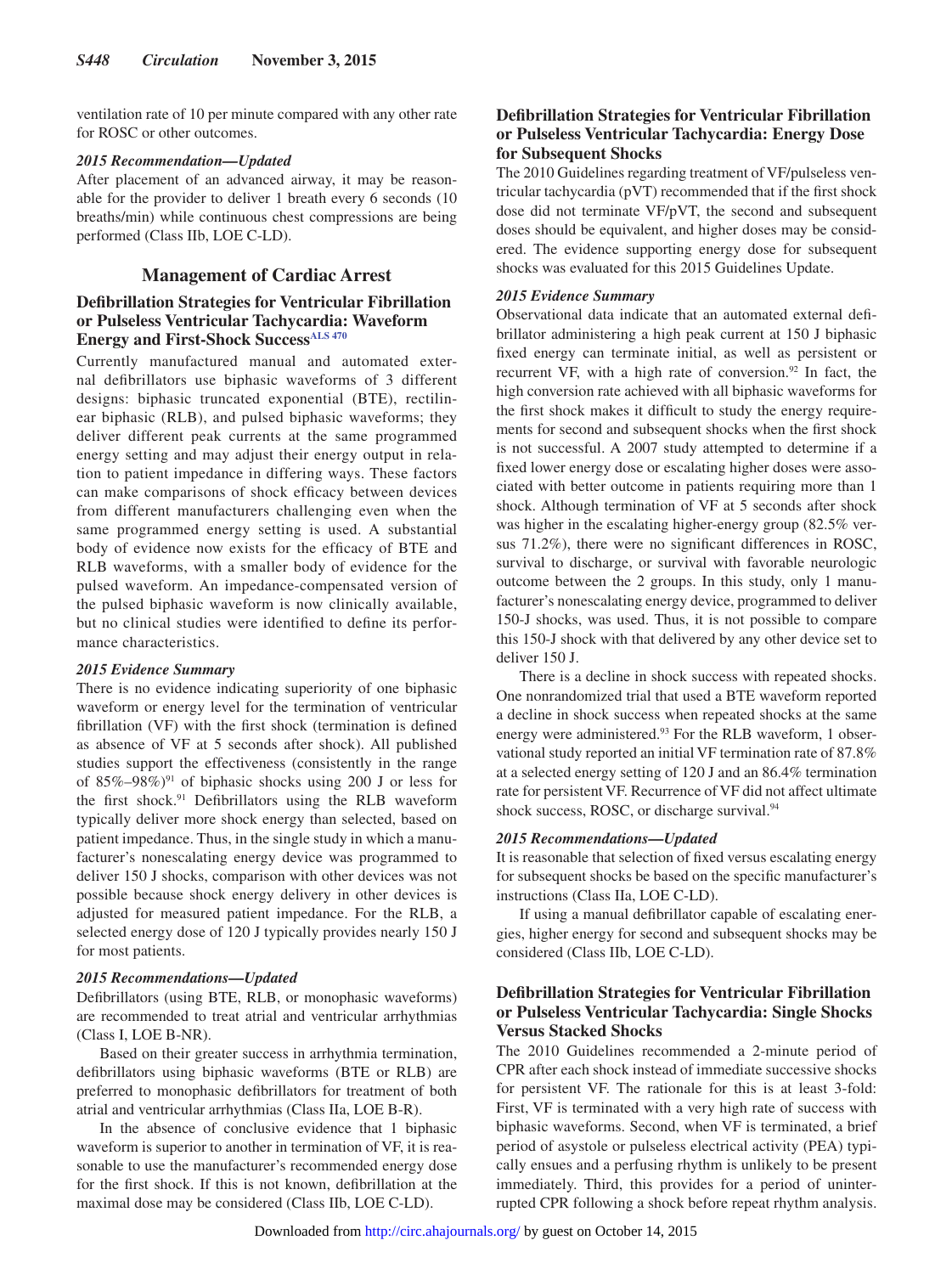The evidence for single versus stacked shocks was reviewed again in 2015.

#### *2015 Evidence Summary*

One RCT that comprised 845 OHCA patients found no difference in 1-year survival when a single shock protocol with 2 minutes of CPR between successive shocks was compared against a previous resuscitation protocol employing 3 initial stacked shocks with 1 minute of CPR between subsequent shocks (odds ratio, 1.64; 95% confidence interval, 0.53– 5.06).95 An RCT published in 2010 showed no difference in frequency of VF recurrence when comparing the 2 treatment protocols.96 In that study, increased time in recurrent VF was associated with decreased favorable neurologic survival under either protocol.

There is evidence that resumption of chest compressions immediately after a shock can induce recurrent VF, but the benefit of CPR in providing myocardial blood flow is thought to outweigh the benefit of immediate defibrillation for the VF.97 Another study of patients presenting in VF after a witnessed arrest concluded that recurrence of VF within 30 seconds of a shock was not affected by the timing of resumption of chest compressions.98 Thus, the effect of chest compressions on recurrent VF is not clear. It is likely that in the future, algorithms that recognize recurrent VF during chest compressions with high sensitivity and specificity will allow us to deliver a shock earlier in the CPR cycle, thereby reducing the length of time the myocardium is fibrillating and the duration of postshock CPR.99

#### *2015 Recommendation—Updated*

A single-shock strategy (as opposed to stacked shocks) is reasonable for defibrillation (Class IIa, LOE B-NR).

### **Antiarrhythmic Drugs During and Immediately After Cardiac Arrest[ALS 428](https://volunteer.heart.org/apps/pico/Pages/PublicComment.aspx?q=428)**

The 2015 ILCOR systematic review addressed whether the administration of antiarrhythmic drugs for cardiac arrest due to refractory VF or pVT results in better outcome.

### **Antiarrhythmic Drugs During and Immediately After Cardiac Arrest: Antiarrhythmic Therapy for Refractory VF/pVT Arrest**

Refractory VF/pVT refers to VF or pVT that persists or recurs after 1 or more shocks. It is unlikely that an antiarrhythmic drug will itself pharmacologically convert VF/pVT to an organized perfusing rhythm. Rather, the principal objective of antiarrhythmic drug therapy in shock-refractory VF/pVT is to facilitate the restoration and maintenance of a spontaneous perfusing rhythm in concert with the shock termination of VF. Some antiarrhythmic drugs have been associated with increased rates of ROSC and hospital admission, but none have yet been proven to increase long-term survival or survival with good neurologic outcome. Thus, establishing vascular access to enable drug administration should not compromise the quality of CPR or timely defibrillation, which are known to improve survival. The optimal sequence of ACLS interventions, including administration of antiarrhythmic drugs during resuscitation and the preferred manner and timing of drug administration in relation to shock delivery, is not known. Previous ACLS guidelines addressed the use of magnesium in cardiac arrest with polymorphic ventricular tachycardia (ie, *torsades de pointes*) or suspected hypomagnesemia, and this has not been reevaluated in this 2015 Guidelines Update. These previous guidelines recommended defibrillation for termination of polymorphic VT (ie, *torsades de pointes*), followed by consideration of intravenous magnesium sulfate when secondary to a long QT interval.

The 2015 ILCOR systematic review did not specifically address the selection or use of second-line antiarrhythmic medications in patients who are unresponsive to a maximum therapeutic dose of the first administered drug, and there are limited data available to direct such treatment.

#### *2015 Evidence Summary*

#### *Amiodarone*

Intravenous amiodarone is available in 2 approved formulations in the United States, one containing polysorbate 80, a vasoactive solvent that can provoke hypotension, and one containing captisol, which has no vasoactive effects. In blinded RCTs in adults with refractory VF/pVT in the out-of-hospital setting, paramedic administration of amiodarone in polysorbate (300 mg or 5 mg/kg) after at least 3 failed shocks and administration of epinephrine improved hospital admission rates when compared to placebo with polysorbate<sup>100</sup> or 1.5 mg/kg lidocaine with polysorbate.101 Survival to hospital discharge and survival with favorable neurologic outcome, however, was not improved by amiodarone compared with placebo or amiodarone compared with lidocaine, although these studies were not powered for survival or favorable neurologic outcome.

#### *Lidocaine*

Intravenous lidocaine is an alternative antiarrhythmic drug of long-standing and widespread familiarity. Compared with no antiarrhythmic drug treatment, lidocaine did not consistently increase ROSC and was not associated with improvement in survival to hospital discharge in observational studies.<sup>102,103</sup> In a prospective, blinded, randomized clinical trial, lidocaine was less effective than amiodarone in improving hospital admission rates after OHCA due to shock-refractory VF/pVT, but there were no differences between the 2 drugs in survival to hospital discharge.101

#### *Procainamide*

Procainamide is available only as a parenteral formulation in the United States. In conscious patients, procainamide can be given only as a controlled infusion (20 mg/min) because of its hypotensive effects and risk of QT prolongation, making it difficult to use during cardiac arrest. Procainamide was recently studied as a second-tier antiarrhythmic agent in patients with OHCA due to VF/pVT that was refractory to lidocaine and epinephrine. In this study, the drug was given as a rapid infusion of 500 mg (repeated as needed up to 17 mg/kg) during ongoing CPR. An unadjusted analysis showed lower rates of hospital admission and survival among the 176 procainamide recipients as compared with 489 nonrecipients. After adjustment for patients' clinical and resuscitation characteristics, no association was found between use of the drug and hospital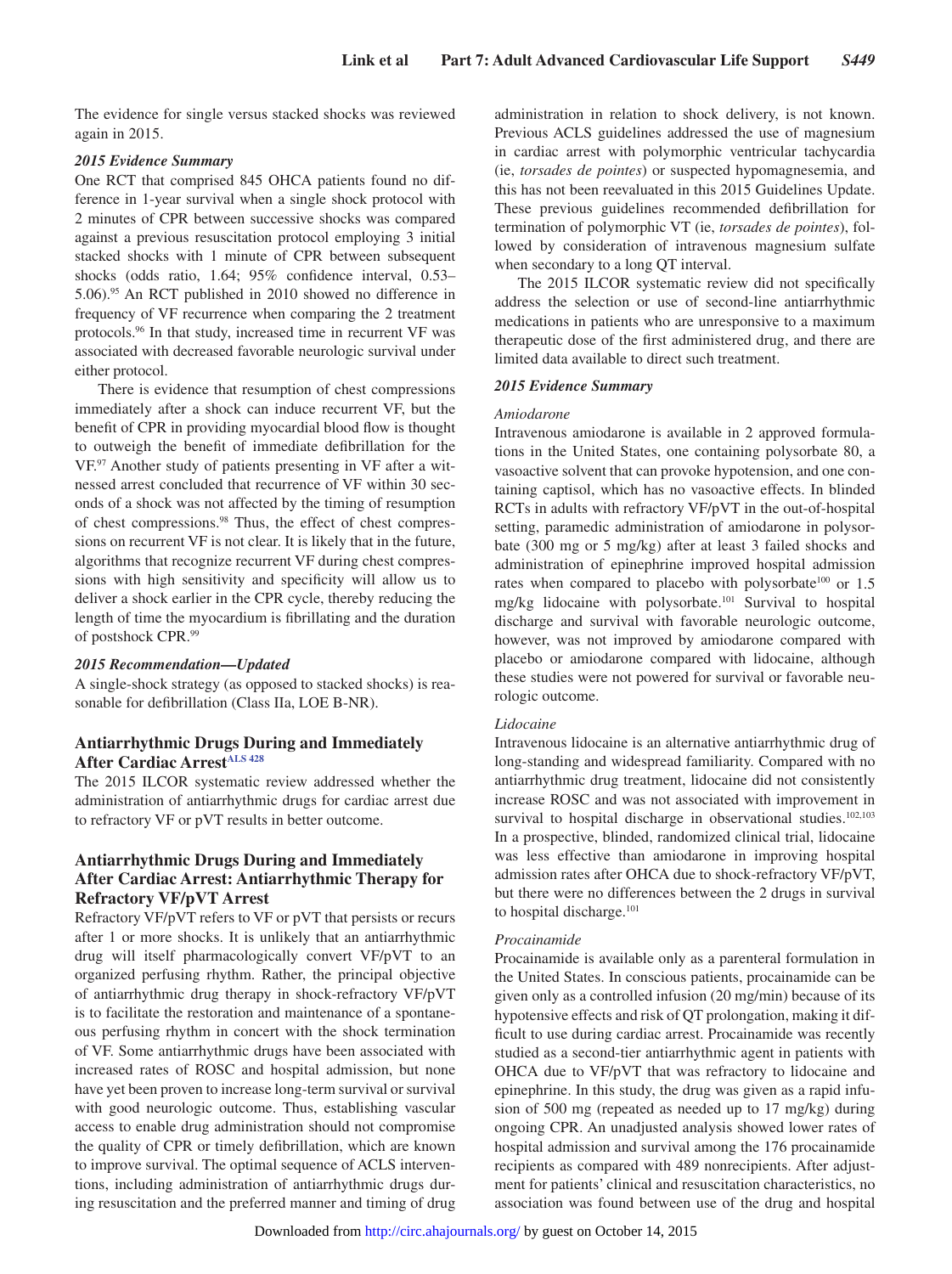admission or survival to hospital discharge, although a modest survival benefit from the drug could not be excluded.<sup>104</sup>

### *Magnesium*

Magnesium acts as a vasodilator and is an important cofactor in regulating sodium, potassium, and calcium flow across cell membranes. In 3 randomized clinical trials, magnesium was not found to increase rates of ROSC for cardiac arrest due to any presenting rhythm,<sup>105</sup> including VF/pVT.<sup>106,107</sup> In these RCTs and in 1 additional randomized clinical trial, the use of magnesium in cardiac arrest for any rhythm presentation of cardiac arrest<sup>105,108</sup> or strictly for VF arrest<sup>106,107</sup> did not improve survival to hospital discharge or neurologic outcome.<sup>108</sup>

#### *2015 Recommendations—Updated*

Amiodarone may be considered for VF/pVT that is unresponsive to CPR, defibrillation, and a vasopressor therapy (Class IIb, LOE B-R).

Lidocaine may be considered as an alternative to amiodarone for VF/pVT that is unresponsive to CPR, defibrillation, and vasopressor therapy (Class IIb, LOE C-LD).

The routine use of magnesium for VF/pVT is not recommended in adult patients (Class III: No Benefit, LOE B-R).

No antiarrhythmic drug has yet been shown to increase survival or neurologic outcome after cardiac arrest due to VF/pVT. Accordingly, recommendations for the use of antiarrhythmic medications in cardiac arrest are based primarily on the potential for benefit on short-term outcome until more definitive studies are performed to address their effect on survival and neurologic outcome.

### **Antiarrhythmic Drugs During and Immediately After Cardiac Arrest: Antiarrhythmic Drugs After Resuscitatio[nALS 493](https://volunteer.heart.org/apps/pico/Pages/PublicComment.aspx?q=493)**

The 2015 ILCOR systematic review addressed whether, after successful termination of VF or pVT cardiac arrest, the prophylactic administration of antiarrhythmic drugs for cardiac arrest results in better outcome. The only medications studied in this context are β-adrenergic blocking drugs and lidocaine, and the evidence for their use is limited.

#### *2015 Evidence Summary*

### *β-Adrenergic Blocking Drugs*

β-Adrenergic blocking drugs blunt heightened catecholamine activity that can precipitate cardiac arrhythmias. The drugs also reduce ischemic injury and may have membrane-stabilizing effects. In 1 observational study of oral or intravenous metoprolol or bisoprolol during hospitalization after cardiac arrest due to VF/pVT, recipients had a significantly higher adjusted survival rate than nonrecipients at 72 hours after ROSC and at 6 months.<sup>109</sup> Conversely, β-blockers can cause or worsen hemodynamic instability, exacerbate heart failure, and cause bradyarrhythmias, making their routine administration after cardiac arrest potentially hazardous. There is no evidence addressing the use of β-blockers after cardiac arrest precipitated by rhythms other than VF/pVT.

#### *Lidocaine*

Early studies in patients with acute myocardial infarction found that lidocaine suppressed premature ventricular complexes

and nonsustained VT, rhythms that were believed to presage VF/pVT. Later studies noted a disconcerting association between lidocaine and higher mortality after acute myocardial infarction, possibly due to a higher incidence of asystole and bradyarrhythmias; the routine practice of administering prophylactic lidocaine during acute myocardial infarction was abandoned.<sup>110,111</sup> The use of lidocaine was explored in a multivariate and propensity score–adjusted analysis of patients resuscitated from out-of-hospital VF/pVT arrest. In this observational study of 1721 patients, multivariate analysis found the prophylactic administration of lidocaine before hospitalization was associated with a significantly lower rate of recurrent VF/ pVT and higher rates of hospital admission and survival to hospital discharge. However, in a propensity score–adjusted analysis, rates of hospital admission and survival to hospital discharge did not differ between recipients of prophylactic lidocaine as compared with nonrecipients, although lidocaine was associated with less recurrent VF/pVT and there was no evidence of harm.112 Thus, evidence supporting a role for prophylactic lidocaine after VF/pVT arrest is weak at best, and nonexistent for cardiac arrest initiated by other rhythms.

#### *2015 Recommendations—New*

There is inadequate evidence to support the routine use of lidocaine after cardiac arrest. However, the initiation or continuation of lidocaine may be considered immediately after ROSC from cardiac arrest due to VF/pVT (Class IIb, LOE C-LD).

There is inadequate evidence to support the routine use of a β-blocker after cardiac arrest. However, the initiation or continuation of an oral or intravenous β-blocker may be considered early after hospitalization from cardiac arrest due to VF/pVT (Class IIb, LOE C-LD).

There is insufficient evidence to recommend for or against the routine initiation or continuation of other antiarrhythmic medications after ROSC from cardiac arrest.

### **Vasopressors in Cardiac Arrest**

The 2015 ILCOR systematic review addresses the use of the vasopressors epinephrine and vasopressin during cardiac arrest. The new recommendations in this 2015 Guidelines Update apply only to the use of these vasopressors for this purpose.

### **Vasopressors in Cardiac Arrest: Standard-Dose Epinephrin[eALS 788](https://volunteer.heart.org/apps/pico/Pages/PublicComment.aspx?q=788)**

Epinephrine produces beneficial effects in patients during cardiac arrest, primarily because of its α-adrenergic (ie, vasoconstrictor) effects. These α-adrenergic effects of epinephrine can increase coronary perfusion pressure and cerebral perfusion pressure during CPR. The value and safety of the β-adrenergic effects of epinephrine are controversial because they may increase myocardial work and reduce subendocardial perfusion. The 2010 Guidelines stated that it is reasonable to consider administering a 1-mg dose of IV/IO epinephrine every 3 to 5 minutes during adult cardiac arrest.

### *2015 Evidence Summary*

One trial<sup>113</sup> assessed short-term and longer-term outcomes when comparing standard-dose epinephrine to placebo.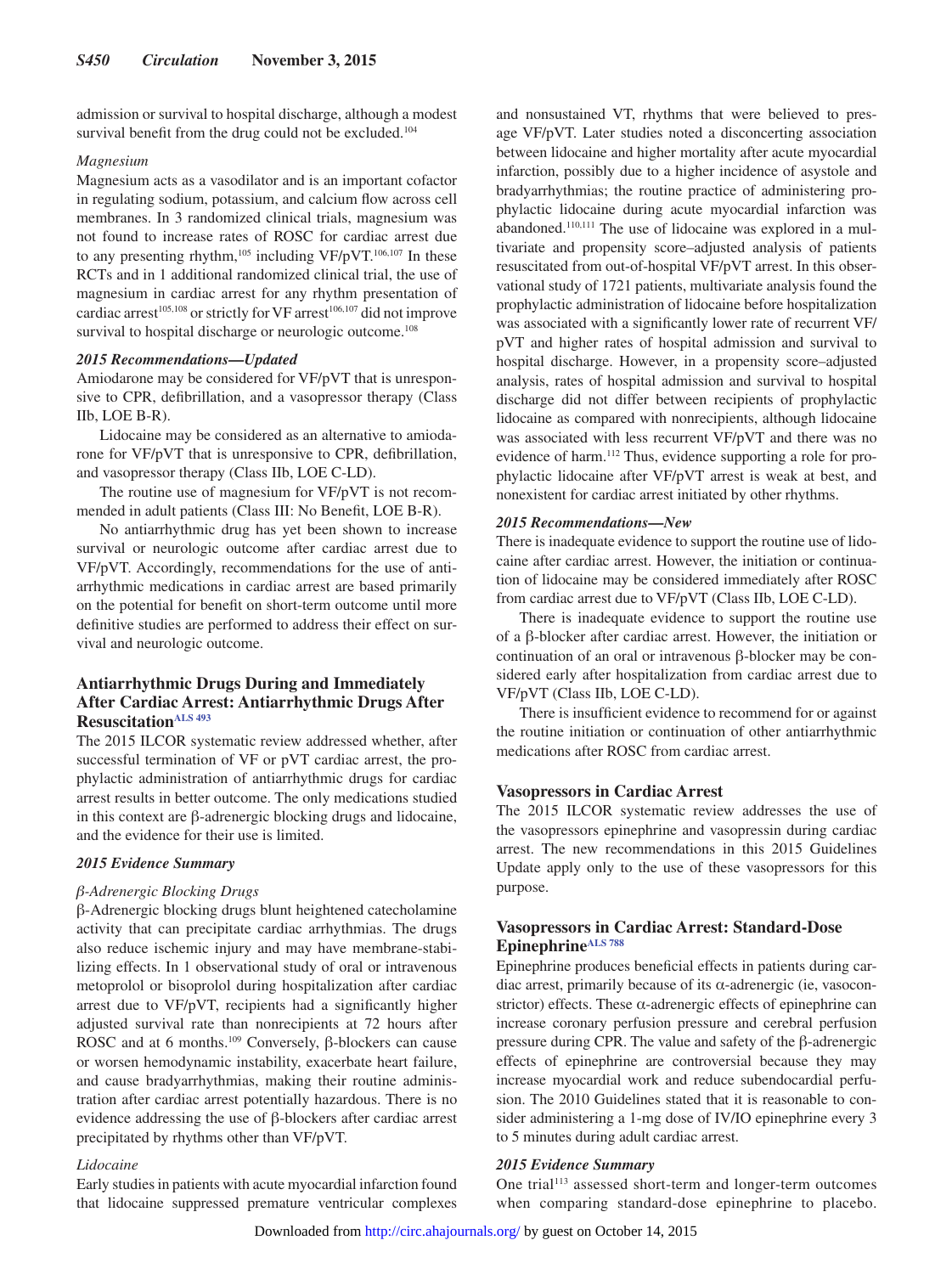Standard-dose epinephrine was defined as 1 mg given IV/ IO every 3 to 5 minutes. For both survival to discharge and survival to discharge with good neurologic outcome, there was no benefit with standard-dose epinephrine; however, the study was stopped early and was therefore underpowered for analysis of either of these outcomes (enrolled approximately 500 patients as opposed to the target of 5000). There was, nevertheless, improved survival to hospital admission and improved ROSC with the use of standard-dose epinephrine. Observational studies were performed that evaluated epinephrine, with conflicting results.<sup>114,115</sup>

#### *2015 Recommendation—Updated*

Standard-dose epinephrine (1 mg every 3 to 5 minutes) may be reasonable for patients in cardiac arrest (Class IIb, LOE B-R).

### **Vasopressors in Cardiac Arrest: Standard Dose Epinephrine Versus High-Dose Epinephrin[eALS 778](https://volunteer.heart.org/apps/pico/Pages/PublicComment.aspx?q=778)**

High doses of epinephrine are generally defined as doses in the range of 0.1 to 0.2 mg/kg. In theory, higher doses of epinephrine may increase coronary perfusion pressure, resulting in increased ROSC and survival from cardiac arrest. However, the adverse effects of higher doses of epinephrine in the postarrest period may negate potential advantages during the intraarrest period. Multiple case series followed by randomized trials have been performed to evaluate the potential benefit of higher doses of epinephrine. In the 2010 Guidelines, the use of high-dose epinephrine was not recommended except in special circumstances, such as for β-blocker overdose, calcium channel blocker overdose, or when titrated to real-time physiologically monitored parameters. In 2015, ILCOR evaluated the use of high-dose epinephrine compared with standard doses.

#### *2015 Evidence Summary*

A number of trials have compared outcomes from standard-dose epinephrine with those of high-dose epinephrine. These trials did not demonstrate any benefit for high-dose epinephrine over standard-dose epinephrine for survival to discharge with a good neurologic recovery (ie, Cerebral Performance Category score), 116,117 survival to discharge,  $116-120$  or survival to hospital admission.  $116-118,121$ There was, however, a demonstrated ROSC advantage with highdose epinephrine.<sup>116-121</sup>

#### *2015 Recommendation—New*

High-dose epinephrine is not recommended for routine use in cardiac arrest (Class III: No Benefit, LOE B-R).

### **Vasopressors in Cardiac Arrest: Epinephrine Versus Vasopressi[nALS 659](https://volunteer.heart.org/apps/pico/Pages/PublicComment.aspx?q=659)**

Vasopressin is a nonadrenergic peripheral vasoconstrictor that also causes coronary<sup>122,123</sup> and renal vasoconstriction.<sup>124</sup>

### *2015 Evidence Summary*

A single RCT125 enrolling 336 patients compared multiple doses of standard-dose epinephrine with multiple doses of standarddose vasopressin (40 units IV) in the emergency department after OHCA. The trial had a number of limitations but showed no benefit with the use of vasopressin for ROSC or survival to discharge with or without good neurologic outcome.

#### *2015 Recommendation—Updated*

Vasopressin offers no advantage as a substitute for epinephrine in cardiac arrest (Class IIb, LOE B-R).

The removal of vasopressin has been noted in the Adult Cardiac Arrest Algorithm (Figure 1).

### **Vasopressors in Cardiac Arrest: Epinephrine Versus Vasopressin in Combination With Epinephrin[eALS 789](https://volunteer.heart.org/apps/pico/Pages/PublicComment.aspx?q=789)**

#### *2015 Evidence Summary*

A number of trials have compared outcomes from standarddose epinephrine to those using the combination of epinephrine and vasopressin. These trials showed no benefit with the use of the epinephrine/vasopressin combination for survival to hospital discharge with Cerebral Performance Category score of 1 or 2 in 2402 patients,<sup>126–128</sup> no benefit for survival to hospital discharge or hospital admission in 2438 patients, $126-130$  and no benefit for ROSC.126–131

#### *2015 Recommendation—New*

Vasopressin in combination with epinephrine offers no advantage as a substitute for standard-dose epinephrine in cardiac arrest (Class IIb, LOE B-R).

The removal of vasopressin has been noted in the Adult Cardiac Arrest Algorithm (Figure 1).

### **Vasopressors in Cardiac Arrest: Timing of Administration of Epinephrine[ALS 784](https://volunteer.heart.org/apps/pico/Pages/PublicComment.aspx?q=784)**

### *2015 Evidence Summary: IHCA*

One large (n=25 905 patients) observational study of IHCA with nonshockable rhythms was identified,<sup>132</sup> in which outcomes from early administration of epinephrine (1 to 3 minutes) were compared with outcomes from administration of epinephrine at 4 to 6 minutes, 7 to 9 minutes, and greater than 9 minutes. In this study, the early administration of epinephrine in nonshockable rhythms was associated with increased ROSC, survival to hospital discharge, and neurologically intact survival. No studies were identified specifically examining the effect of timing of administration of epinephrine after IHCA with shockable rhythms.

#### *2015 Evidence Summary: OHCA*

For nonshockable rhythms, 3 studies showed improved survival to hospital discharge with early administration of epinephrine. A study of 209577 OHCA patients<sup>133</sup> showed improved 1-month survival when outcomes from administration of epinephrine at less than 9 minutes of EMS-initiated CPR were compared with those in which epinephrine was administered at greater than 10 minutes. Another study enrolling 212228 OHCA patients<sup>134</sup> showed improved survival to discharge with early epinephrine (less than 10 minutes after EMS-initiated CPR) compared with no epinephrine. A smaller study of 686 OHCA patients<sup>135</sup> showed improved rates of ROSC with early epinephrine (less than 10 minutes after 9-1-1 call) when the presenting rhythm was pulseless electrical activity. For shockable rhythms, there was no benefit with early administration of epinephrine, but there was a negative association of outcome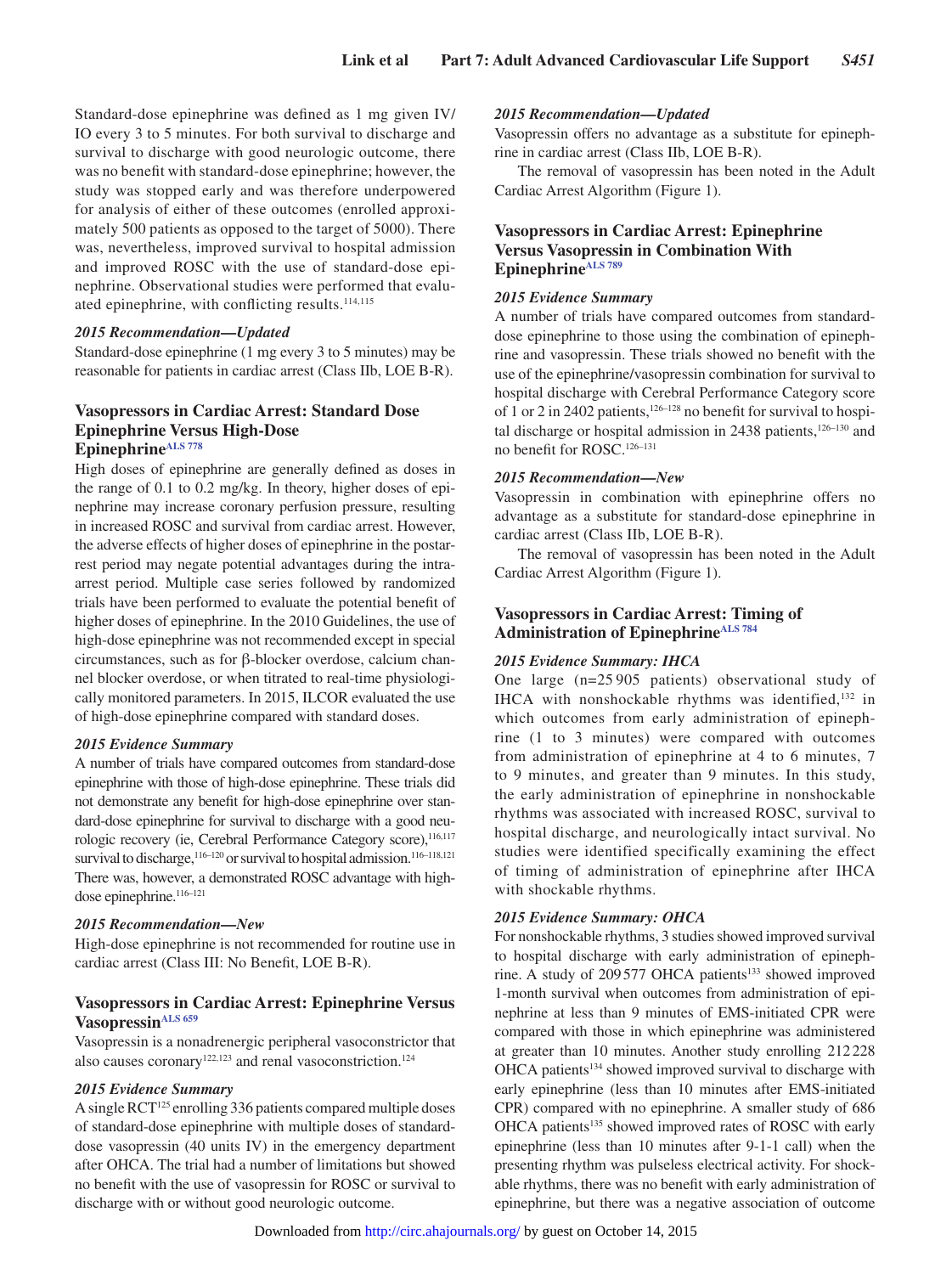### Adult Cardiac Arrest Algorithm—2015 Update





with late administration. When neurologically intact survival to discharge was assessed,<sup>133,134,136</sup> however, there was variable benefit with early administration of epinephrine for both shockable and nonshockable rhythms. Later administration of epinephrine was associated with a worse outcome. ROSC was generally improved with early administration of epinephrine in studies of more than 210000 patients.<sup>120,133,135,137</sup> Design flaws in the majority of these observational OHCA studies, however, included the use of a "no epinephrine" control arm as the comparator (thus not allowing for estimates on the effect of timing), and the lack of known timing of epinephrine administration upon arrival in the emergency department. In addition,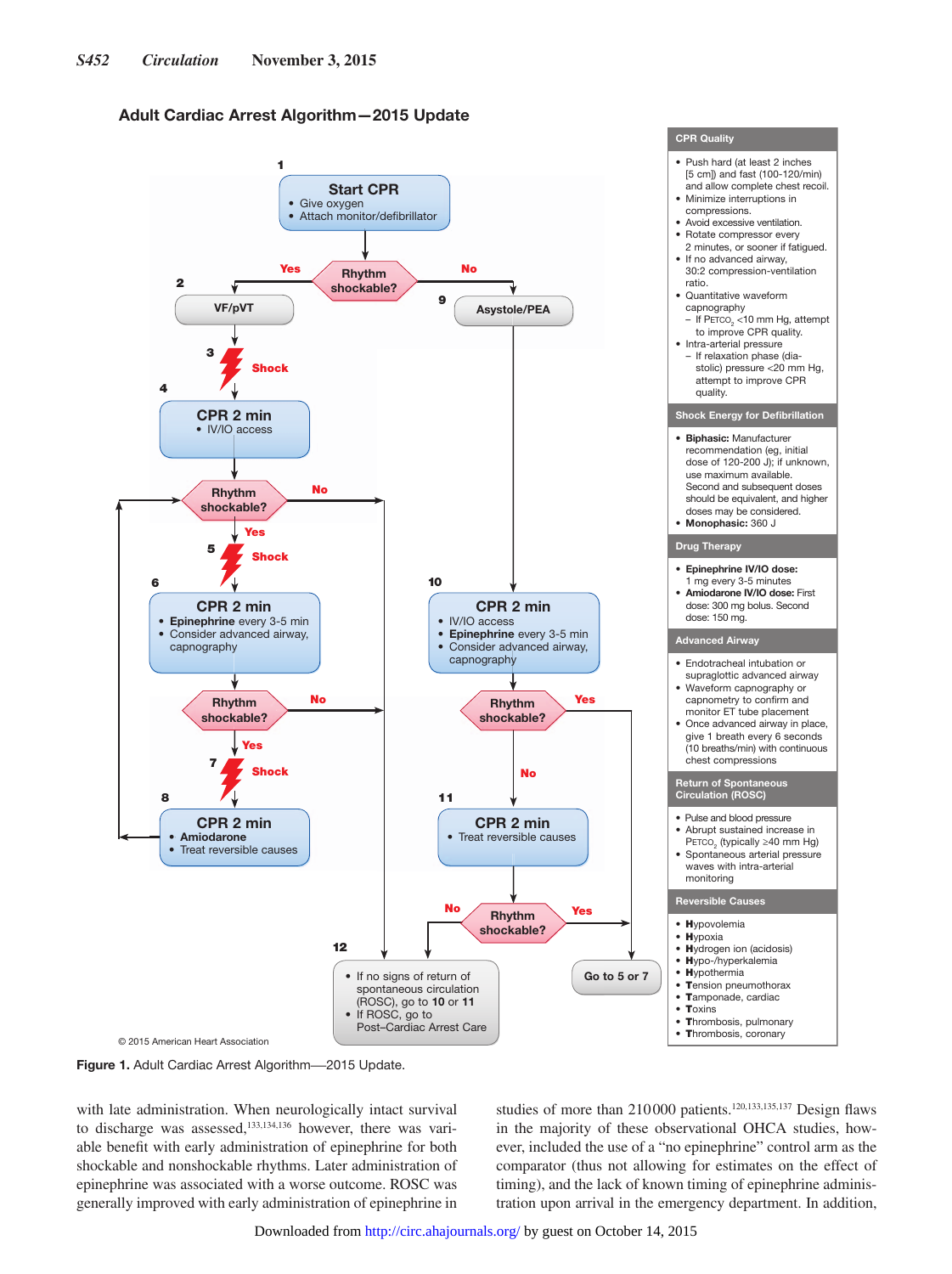the relationship of timing of defibrillation to timing of epinephrine is unknown for studies that included shockable rhythms.

#### *2015 Recommendations—Updated*

It may be reasonable to administer epinephrine as soon as feasible after the onset of cardiac arrest due to an initial nonshockable rhythm (Class IIb, LOE C-LD).

There is insufficient evidence to make a recommendation as to the optimal timing of epinephrine, particularly in relation to defibrillation, when cardiac arrest is due to a shockable rhythm, because optimal timing may vary based on patient factors and resuscitation conditions.

### **Steroids[ALS 433](https://volunteer.heart.org/apps/pico/Pages/PublicComment.aspx?q=433)**

The use of steroids in cardiac arrest has been assessed in 2 clinical settings: IHCA and OHCA. In IHCA, steroids were combined with a vasopressor bundle or cocktail of epinephrine and vasopressin. Because the results of IHCA and OHCA were so different, these situations are discussed separately.

#### *2015 Evidence Summary: IHCA*

In an initial RCT involving 100 IHCA patients at a single center, the use of a combination of methylprednisolone, vasopressin, and epinephrine during cardiac arrest and hydrocortisone after ROSC for those with shock significantly improved survival to hospital discharge compared with the use of only epinephrine and placebo.<sup>138</sup> In a subsequent 3-center study published in 2013,<sup>138</sup> of 268 patients with IHCA (the majority coming from the same center as in the first study), the same combination of methylprednisolone, vasopressin, and epinephrine during cardiac arrest, and hydrocortisone for those with post-ROSC shock, significantly improved survival to discharge with good neurologic outcome compared with only epinephrine and placebo.

The same 2 RCTs provided evidence that the use of methylprednisolone and vasopressin in addition to epinephrine improved ROSC compared with the use of placebo and epinephrine alone.<sup>138,139</sup>

#### *2015 Evidence Summary: OHCA*

In OHCA, steroids have been evaluated in 1 RCT<sup>140</sup> and 1 observational study.141 In these studies, steroids were not bundled as they were in the IHCA but studied as a sole treatment. When dexamethasone was given during cardiac arrest, it did not improve survival to hospital discharge or ROSC as compared with placebo.<sup>140</sup> The observational study<sup>141</sup> showed no benefit in survival to discharge but did show an association of improved ROSC with hydrocortisone compared with no hydrocortisone.

#### *2015 Recommendations—New*

There are no data to recommend for or against the routine use of steroids alone for IHCA patients.

In IHCA, the combination of intra-arrest vasopressin, epinephrine, and methylprednisolone and post-arrest hydrocortisone as described by Mentzelopoulos et al<sup>139</sup> may be considered; however, further studies are needed before recommending the routine use of this therapeutic strategy (Class IIb, LOE C-LD).

For patients with OHCA, use of steroids during CPR is of uncertain benefit (Class IIb, LOE C-LD).

## **Prognostication During CPR: End-Tidal CO<sub>2</sub>**<sup>[ALS 459](https://volunteer.heart.org/apps/pico/Pages/PublicComment.aspx?q=459)</sup>

The 2015 ILCOR systematic review considered one intraarrest modality,  $ETCO<sub>2</sub>$  measurement, in prognosticating outcome from cardiac arrest. This section focuses on whether a specific  $ETCO<sub>2</sub>$  threshold can reliably predict ROSC and survival or inform a decision to terminate resuscitation efforts. The potential value of using  $ETCO<sub>2</sub>$  as a physiologic monitor to optimize resuscitation efforts is discussed elsewhere (See [Monitoring Physiologic Parameters During CPR,](https://volunteer.heart.org/apps/pico/pages/question.aspx?questionid=656) earlier in this Part).

 $ETCO<sub>2</sub>$  is the partial pressure of exhaled carbon dioxide at the end of expiration and is determined by  $CO<sub>2</sub>$  production, alveolar ventilation, and pulmonary blood flow. It is most reliably measured using waveform capnography, where the visualization of the actual  $CO_2$  waveform during ventilation ensures accuracy of the measurement. During low-flow states with relatively fixed minute ventilation, pulmonary blood flow is the primary determinant of  $ETCO<sub>2</sub>$ . During cardiac arrest,  $ETCO<sub>2</sub>$  levels reflect the cardiac output generated by chest compression. Low  $ETCO<sub>2</sub>$  values may reflect inadequate cardiac output, but  $ETCO<sub>2</sub>$  levels can also be low as a result of bronchospasm, mucous plugging of the ETT, kinking of the ETT, alveolar fluid in the ETT, hyperventilation, sampling of an SGA, or an airway with an air leak. It is particularly important to recognize that all of the prognostication studies reviewed in this section included only intubated patients. In nonintubated patients (those with bag-mask ventilation or  $SGA$ ),  $ETCO<sub>2</sub>$  may not consistently reflect the true value, making the measurement less reliable as a prognostication tool.

#### *2015 Evidence Summary*

Studies on the predictive capacity of  $\text{ETCO}_2$  among intubated patients during cardiac arrest resuscitation are observational, and none have investigated survival with intact neurologic outcome. An  $ETCO<sub>2</sub>$  less than 10 mmHg immediately after intubation and 20 minutes after the initial resuscitation is associated with extremely poor chances for ROSC and survival.<sup>9,13,16,19,142</sup>

A prospective observational study of 127 IHCA patients found that an  $ETCO<sub>2</sub>$  less than 10 mm Hg at any point during the resuscitation was predictive of mortality, and only 1 patient with an  $ETCO<sub>2</sub>$  value less than 10 mmHg survived to discharge.<sup>142</sup> In that same study, an  $ETCO<sub>2</sub>$  greater than 20 mmHg after 20 minutes of resuscitation was associated with improved survival to discharge.<sup>142</sup> Another prospective observational study of 150 OHCA patients reported no survival to hospital admission when the  $ETCO<sub>2</sub>$  was less than 10 mmHg after 20 minutes of resuscitation.9 Although these results suggest that  $ETCO<sub>2</sub>$  can be a valuable tool to predict futility during CPR, potential confounding reasons for a low  $ETCO<sub>2</sub>$  as listed above and the relatively small numbers of patients in these studies suggest that the  $ETCO<sub>2</sub>$  should not be used alone as an indication to terminate resuscitative efforts. However, the failure to achieve an  $ETCO<sub>2</sub>$  greater than 10 mmHg despite optimized resuscitation efforts may be a valuable component of a multimodal approach to deciding when to terminate resuscitation.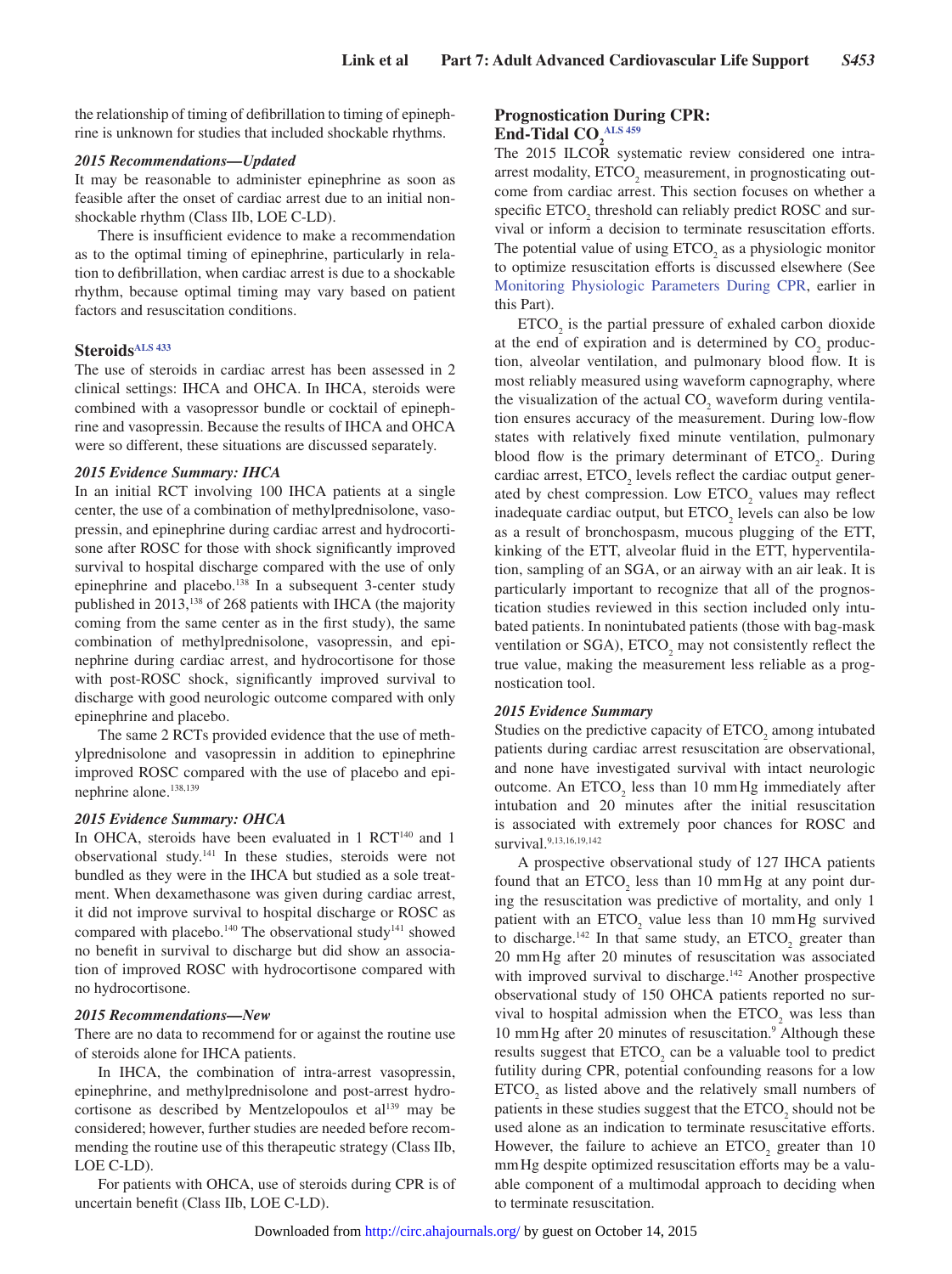There are no studies that assess the prognostic value of  $\mathrm{ETCO}_2$  measurements sampled from an SGA or bag-mask airway in predicting outcomes from a cardiac arrest.

#### *2015 Recommendations—New*

In intubated patients, failure to achieve an  $ETCO<sub>2</sub>$  of greater than 10 mm Hg by waveform capnography after 20 minutes of CPR may be considered as one component of a multimodal approach to decide when to end resuscitative efforts, but it should not be used in isolation (Class IIb, LOE C-LD).

The above recommendation is made with respect to  $ETCO<sub>2</sub>$  in patients who are intubated, because the studies examined included only those who were intubated.

In nonintubated patients, a specific  $\text{ETCO}_2$  cutoff value at any time during CPR *should not* be used as an indication to end resuscitative efforts (Class III: Harm, LOE C-EO).

### **Overview of Extracorporeal CPR[ALS 723](https://volunteer.heart.org/apps/pico/Pages/PublicComment.aspx?q=723)**

The 2015 ILCOR systematic review compared the use of ECPR (or ECMO) techniques for adult patients with IHCA and OHCA to conventional (manual or mechanical) CPR, in regard to ROSC, survival, and good neurologic outcome. The recommendations in this update apply only to the use of ECPR in this context.

ECPR refers to venoarterial extracorporeal membrane oxygenation during cardiac arrest, including extracorporeal membrane oxygenation and cardiopulmonary bypass. These

| Study                         | CA Type     | <b>Inclusion Criteria</b>                                                                                                                                                        | <b>Exclusion Criteria</b>                                                                                                      |                                                                                                                                                      |
|-------------------------------|-------------|----------------------------------------------------------------------------------------------------------------------------------------------------------------------------------|--------------------------------------------------------------------------------------------------------------------------------|------------------------------------------------------------------------------------------------------------------------------------------------------|
| Chen, 2008 <sup>143</sup>     | <b>IHCA</b> | Witnessed CA of cardiac origin (elevated cardiac<br>enzymes before CA, sudden collapse without<br>obvious cause, or sudden collapse with pre-existing<br>cardiovascular disease) | Age less than 18 years or greater than 75 years<br>Known severe irreversible brain damage<br><b>Terminal malignancy</b>        |                                                                                                                                                      |
|                               |             | No ROSC during first 10 minutes of conventional CPR                                                                                                                              | Traumatic origin with uncontrolled bleeding<br>Postcardiotomy shock with inability to be weaned from<br>cardiopulmonary bypass |                                                                                                                                                      |
| Shin, 2011 <sup>144</sup>     | <b>IHCA</b> | Witnessed CA of cardiac origin                                                                                                                                                   | Age less than 18 years or greater than 80 years                                                                                |                                                                                                                                                      |
|                               |             | No ROSC during first 10 minutes of conventional CPR                                                                                                                              | Known severe neurologic damage                                                                                                 |                                                                                                                                                      |
|                               |             |                                                                                                                                                                                  | Current intracranial hemorrhage                                                                                                |                                                                                                                                                      |
|                               |             |                                                                                                                                                                                  | <b>Terminal malignancy</b>                                                                                                     |                                                                                                                                                      |
|                               |             |                                                                                                                                                                                  | Traumatic origin with uncontrolled bleeding                                                                                    |                                                                                                                                                      |
|                               |             |                                                                                                                                                                                  | Noncardiac origin* (submersion, drug overdose,<br>asphyxia, exsanguination, sepsis)                                            |                                                                                                                                                      |
|                               |             |                                                                                                                                                                                  | Irreversible organ failure (liver failure, late stage of adult<br>respiratory distress syndrome, etc)                          |                                                                                                                                                      |
| Lin, 2010 <sup>145</sup>      | <b>IHCA</b> | Witnessed CA of cardiac origin                                                                                                                                                   | Age less than 18 years or greater than 75 years                                                                                |                                                                                                                                                      |
|                               |             | No sustained (20 minutes or more) ROSC during first 10<br>minutes of conventional CPR                                                                                            | Known severe irreversible brain damage                                                                                         |                                                                                                                                                      |
|                               |             |                                                                                                                                                                                  | <b>Terminal malignancy</b>                                                                                                     |                                                                                                                                                      |
|                               |             |                                                                                                                                                                                  | Severe trauma                                                                                                                  |                                                                                                                                                      |
|                               |             |                                                                                                                                                                                  | Uncontrolled bleeding                                                                                                          |                                                                                                                                                      |
| Maekawa, 2013 <sup>146</sup>  | <b>OHCA</b> | Witnessed CA of presumed cardiac origin                                                                                                                                          | Age less than 16 years                                                                                                         |                                                                                                                                                      |
|                               |             |                                                                                                                                                                                  | <b>Terminal malignancy</b>                                                                                                     |                                                                                                                                                      |
|                               |             |                                                                                                                                                                                  | No ROSC during first 20 minutes of conventional CPR                                                                            | Poor level of activities of daily living before onset of CA                                                                                          |
|                               |             |                                                                                                                                                                                  |                                                                                                                                | Noncardiac origin (trauma, submersion, hypothermia,<br>drug overdose, asphyxia, exsanguination, intracranial<br>hemorrhage, acute aortic dissection) |
| Sakamoto, 2014 <sup>147</sup> | <b>OHCA</b> | VF/pVT on initial ECG                                                                                                                                                            | Age less than 20 years or 75 years or older                                                                                    |                                                                                                                                                      |
|                               |             | CA of presumed cardiac origin on hospital arrival with or<br>without prehospital ROSC                                                                                            | Poor level of activities of daily living before onset of CA                                                                    |                                                                                                                                                      |
|                               |             | Arrival to hospital 45 minutes or less after reception of<br>emergency call or onset of CA                                                                                       | Noncardiac origin (trauma, drug intoxication, primary<br>cerebral disorders, acute aortic dissection, terminal<br>malignancy)  |                                                                                                                                                      |
|                               |             | No ROSC (1 minute or more of continuing confirmation<br>of pulsation) during first 15 minutes of conventional CPR<br>in hospital                                                 | Core body temperature less than 30°C                                                                                           |                                                                                                                                                      |

**Table 1. Inclusion and Exclusion Criteria for Key Extracorporeal CPR Articles**

CA indicates cardiac arrest; CPR, cardiopulmonary resuscitation; ECG, electrocardiogram; IHCA, in-hospital cardiac arrest; DHCA, out-of-hospital cardiac arrest; pVT, pulseless ventricular tachycardia; ROSC, return of spontaneous circulation; and VF, ventricular fibrillation. \*Postcardiotomy bleeding considered to be of cardiac origin.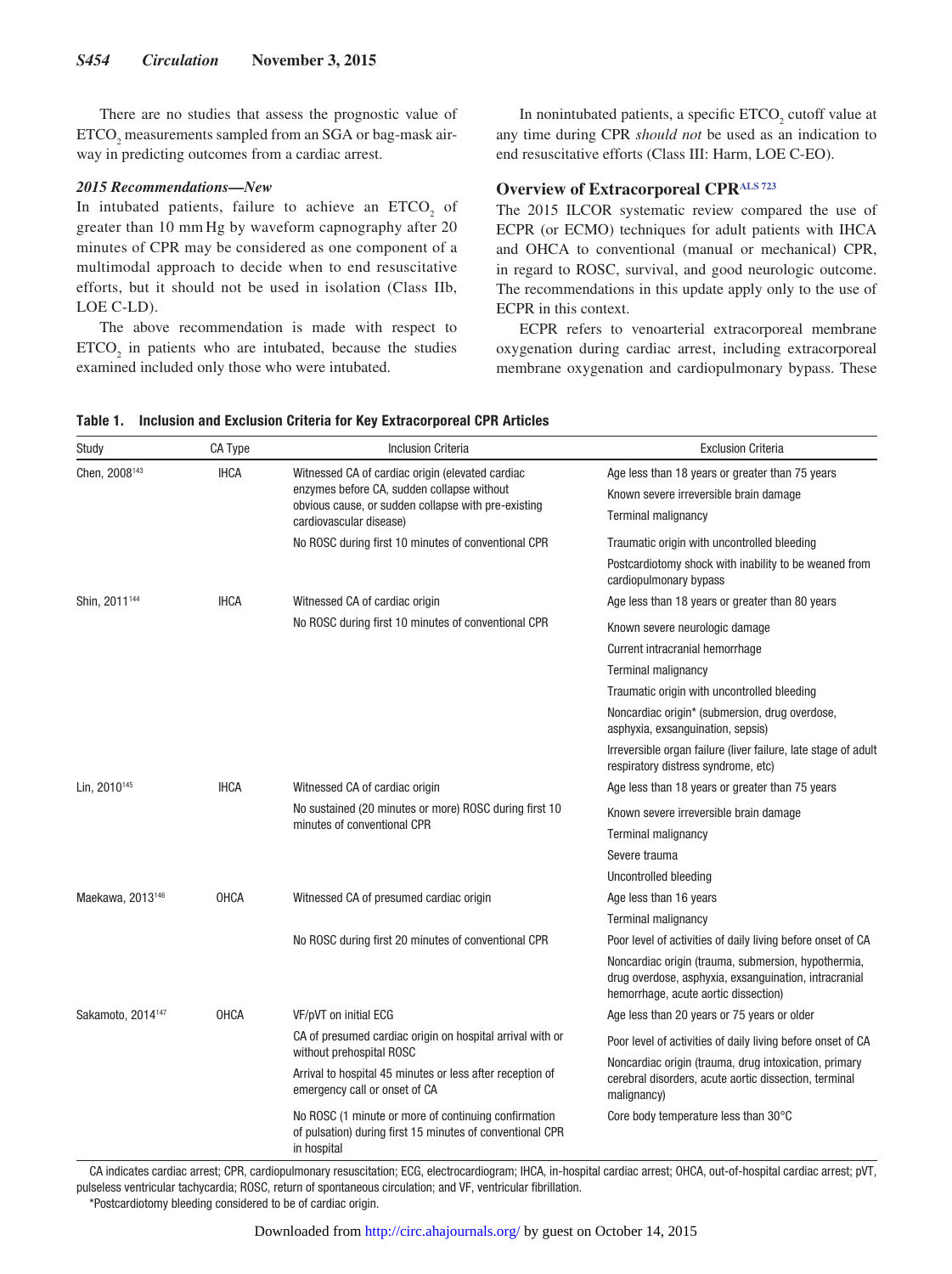techniques require adequate vascular access and specialized equipment. The use of ECPR may allow providers additional time to treat reversible underlying causes of cardiac arrest (eg, acute coronary artery occlusion, pulmonary embolism, refractory VF, profound hypothermia, cardiac injury, myocarditis, cardiomyopathy, congestive heart failure, drug intoxication etc) or serve as a bridge for left ventricular assist device implantation or cardiac transplantation.

#### *2015 Evidence Summary*

All of the literature reviewed in the 2015 ILCOR systematic review comparing ECPR to conventional CPR was in the form of reviews, case reports, and observational studies. The low-quality evidence suggests a benefit in regard to survival and favorable neurologic outcome with the use of ECPR when compared with conventional CPR. There are currently no data from RCTs to support the use of ECPR for cardiac arrest in any setting.

One propensity-matched prospective observational study enrolling 172 patients with IHCA reported greater likelihood of ROSC and improved survival at hospital discharge, 30-day follow-up, and 1-year follow-up with the use of ECPR among patients who received more than 10 minutes of CPR. However, this study showed no difference in neurologic outcomes.<sup>143</sup>

A single retrospective, observational study enrolling 120 patients with witnessed IHCA who underwent more than 10 minutes of CPR reported a modest benefit over historic controls with the use of ECPR over continued conventional CPR in both survival and neurologic outcome at discharge and 6-month follow-up.144

A single propensity-matched, retrospective, observational study enrolling 118 patients with IHCA who underwent more than 10 minutes of CPR and then ECPR after cardiac arrest of cardiac origin showed no survival or neurologic benefit over conventional CPR at the time of hospital discharge, 30-day follow-up, or 1-year follow-up.145

One post hoc analysis of data from a prospective, observational cohort of 162 patients with OHCA who did not achieve ROSC with more than 20 minutes of conventional CPR, including propensity score matching, showed that ECPR was associated with a higher rate of neurologically intact survival than continued conventional CPR at 3-month follow-up.146

A single prospective, observational study enrolling 454 patients with OHCA who were treated with ECPR if they did not achieve ROSC with more than 15 minutes of conventional CPR after hospital arrival demonstrated improved neurologic outcomes at 1-month and 6-month follow-up.<sup>147</sup>

The key articles reviewed in the 2015 ILCOR systematic review comparing ECPR to conventional CPR feature some variability in their inclusion and exclusion criteria (Table 1), which may affect the generalizability of their results and could explain some of the inconsistencies in outcomes between studies.

#### *2015 Recommendation—New*

There is insufficient evidence to recommend the routine use of ECPR for patients with cardiac arrest. In settings where it can be rapidly implemented, ECPR may be considered for select cardiac arrest patients for whom the suspected etiology of the cardiac arrest is potentially reversible during a limited period of mechanical cardiorespiratory support (Class IIb, LOE C-LD).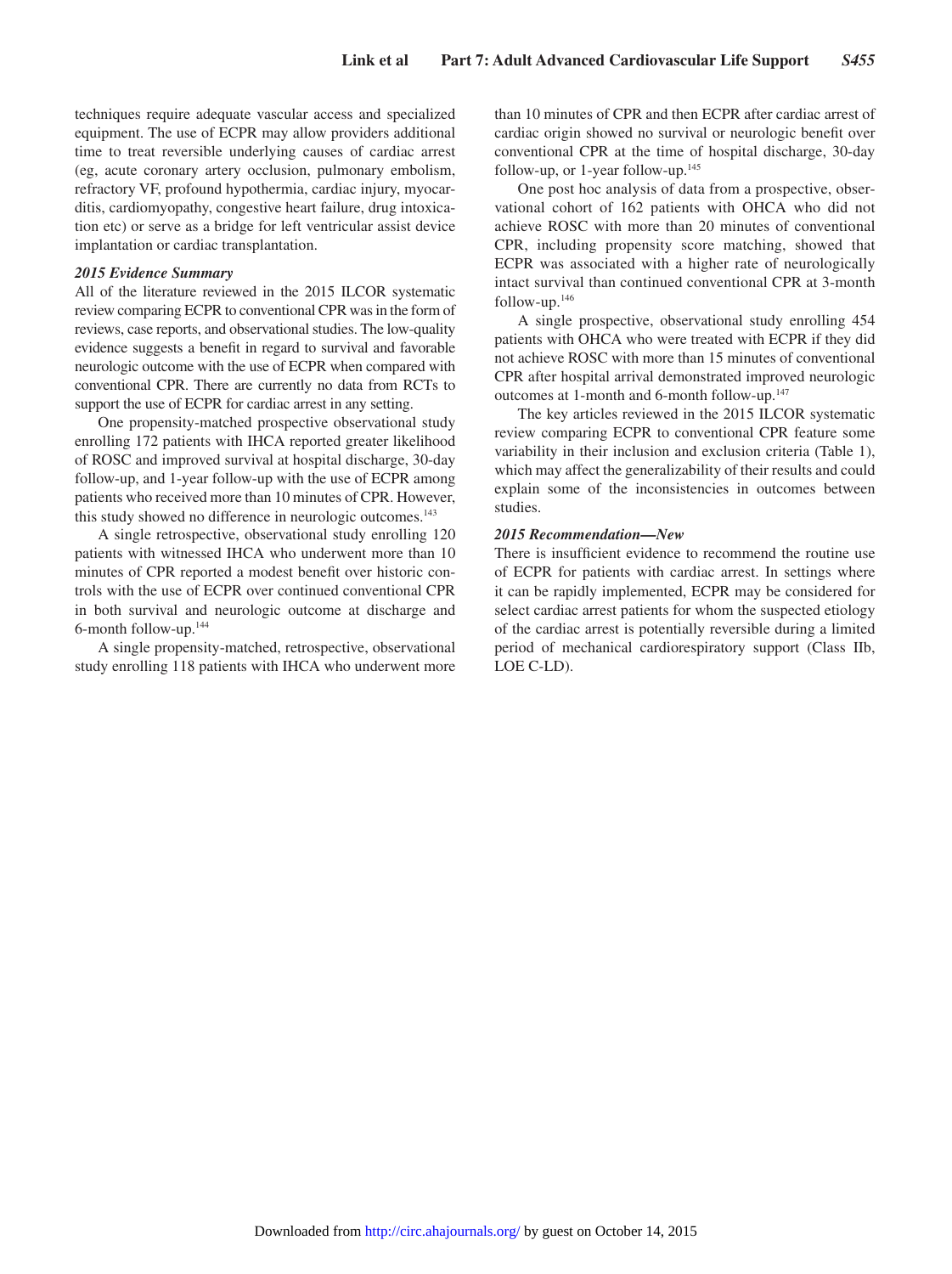### **Disclosures**

### **Part 7: Adult Advanced Cardiovascular Life Support: 2015 Guidelines Update Writing Group Disclosures**

| <b>Writing Group Member</b> | Employment                                                    | <b>Research Grant</b>                     | Other<br>Research<br>Support | Speakers'<br>Bureau/<br>Honoraria | <b>Expert Witness</b>                                                               | Ownership<br>Interest | Consultant/<br><b>Advisory Board</b> | <b>Other</b>                                |
|-----------------------------|---------------------------------------------------------------|-------------------------------------------|------------------------------|-----------------------------------|-------------------------------------------------------------------------------------|-----------------------|--------------------------------------|---------------------------------------------|
| Mark S. Link                | <b>Tufts Medical</b><br>Center                                | None                                      | None                         | None                              | None                                                                                | None                  | None                                 | None                                        |
| Lauren C. Berkow            | Johns Hopkins<br>Anesthesia                                   | None                                      | None                         | None                              | <b>Bonezzi Switzer</b><br>Polito & Hupp Co.<br>$L.P.A.*$                            | None                  | Teleflex*                            | None                                        |
| Henry R. Halperin           | Johns Hopkins<br>University                                   | Zoll Circulation+                         | None                         | None                              | <b>Zoll Medicalt</b>                                                                | None                  | Zoll<br>Circulation+                 | None                                        |
| Erik P. Hess                | <b>Mayo Clinic</b>                                            | None                                      | None                         | None                              | None                                                                                | None                  | None                                 | None                                        |
| Peter J. Kudenchuk          | University of<br>Washington<br><b>Medical Center</b>          | NIH-NHLBI <sup>+</sup>                    | None                         | None                              | None                                                                                | None                  | None                                 | Public Health -<br>Seattle/<br>King County+ |
| Vivek K. Moitra             | Columbia<br><b>University Medical</b><br>Center               | None                                      | None                         | None                              | Reviewed records<br>for plaintiff and<br>defense on<br>perioperative<br>management* | None                  | None                                 | None                                        |
| Robert W. Neumar            | University of<br>Michigan                                     | NIH/NHLBI <sup>+</sup> ; AHA <sup>+</sup> | None                         | None                              | None                                                                                | None                  | None                                 | None                                        |
| Brian J. O'Neil             | <b>Wavne State</b><br>University                              | Zoll*                                     | None                         | None                              | None                                                                                | None                  | None                                 | None                                        |
| James H. Paxton             | <b>Wayne State</b><br><b>University School</b><br>of Medicine | Vidacare / Teleflex<br>LLC <sup>+</sup>   | None                         | None                              | None                                                                                | None                  | None                                 | None                                        |
| Scott M. Silvers            | <b>Mayo Clinic</b>                                            | None                                      | None                         | None                              | None                                                                                | None                  | None                                 | None                                        |
| Roger D. White              | <b>Mayo Clinic</b>                                            | None                                      | None                         | None                              | None                                                                                | None                  | None                                 | None                                        |
| <b>Demetris Yannopoulos</b> | University of<br>Minnesota                                    | $NIH*$                                    | None                         | None                              | None                                                                                | None                  | None                                 | None                                        |
| <b>Consultant</b>           |                                                               |                                           |                              |                                   |                                                                                     |                       |                                      |                                             |
| Michael W. Donnino          | <b>Beth Israel</b><br><b>Deaconess Med</b><br>Center          | None                                      | None                         | None                              | None                                                                                | None                  | American<br>Heart<br>Association+    | None                                        |

This table represents the relationships of writing group members that may be perceived as actual or reasonably perceived conflicts of interest as reported on the Disclosure Questionnaire, which all members of the writing group are required to complete and submit. A relationship is considered to be "significant" if (a) the person receives \$10 000 or more during any 12-month period, or 5% or more of the person's gross income; or (b) the person owns 5% or more of the voting stock or share of the entity, or owns \$10 000 or more of the fair market value of the entity. A relationship is considered to be "modest" if it is less than "significant" under the preceding definition.

\*Modest.

†Significant.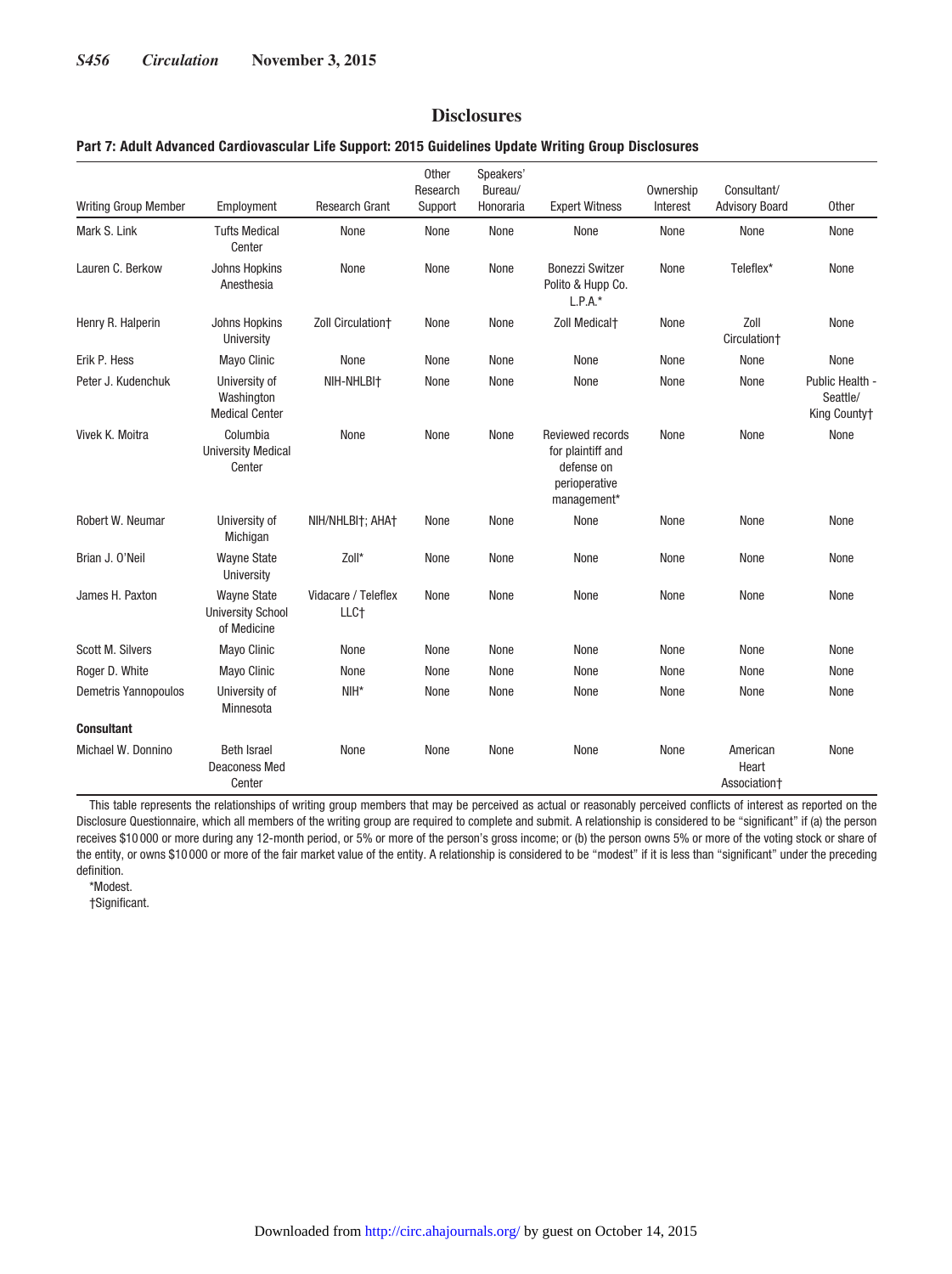# **Appendix**

### **2015 Guidelines Update: Part 7 Recommendations**

| Year Last<br>Reviewed | <b>Topic</b>                                                 | Recommendation                                                                                                                                                                                                                                                                                                                                                                                                                                                             | Comments         |  |
|-----------------------|--------------------------------------------------------------|----------------------------------------------------------------------------------------------------------------------------------------------------------------------------------------------------------------------------------------------------------------------------------------------------------------------------------------------------------------------------------------------------------------------------------------------------------------------------|------------------|--|
| 2015                  | Adjuncts to CPR                                              | When supplementary oxygen is available, it may be reasonable to use the maximal feasible<br>inspired oxygen concentration during CPR (Class IIb, LOE C-EO).                                                                                                                                                                                                                                                                                                                | updated for 2015 |  |
| 2015                  | Adjuncts to CPR                                              | Although no clinical study has examined whether titrating resuscitative efforts to physiologic<br>parameters during CPR improves outcome, it may be reasonable to use physiologic parameters<br>(quantitative waveform capnography, arterial relaxation diastolic pressure, arterial pressure<br>monitoring, and central venous oxygen saturation) when feasible to monitor and optimize CPR<br>quality, guide vasopressor therapy, and detect ROSC (Class IIb, LOE C-EO). | updated for 2015 |  |
| 2015                  | Adjuncts to CPR                                              | Ultrasound (cardiac or noncardiac) may be considered during the management of cardiac arrest,<br>although its usefulness has not been well established<br>(Class IIb, LOE C-EO).                                                                                                                                                                                                                                                                                           | updated for 2015 |  |
| 2015                  | Adjuncts to CPR                                              | If a qualified sonographer is present and use of ultrasound does not interfere with the standard<br>cardiac arrest treatment protocol, then ultrasound may be considered as an adjunct to standard<br>patient evaluation (Class IIb, LOE C-EO).                                                                                                                                                                                                                            | updated for 2015 |  |
| 2015                  | <b>Adjuncts for Airway</b><br><b>Control and Ventilation</b> | Either a bag-mask device or an advanced airway may be used for oxygenation and ventilation<br>during CPR in both the in-hospital and out-of-hospital setting (Class IIb, LOE C-LD).                                                                                                                                                                                                                                                                                        | updated for 2015 |  |
| 2015                  | <b>Adjuncts for Airway</b><br><b>Control and Ventilation</b> | For healthcare providers trained in their use, either an SGA device or an ETT may be used as the<br>initial advanced airway during CPR (Class IIb, LOE C-LD).                                                                                                                                                                                                                                                                                                              | updated for 2015 |  |
| 2015                  | <b>Adjuncts for Airway</b><br><b>Control and Ventilation</b> | Continuous waveform capnography is recommended in addition to clinical assessment as the<br>most reliable method of confirming and monitoring correct placement of an ETT (Class I, LOE<br>$C-LD$ ).                                                                                                                                                                                                                                                                       | updated for 2015 |  |
| 2015                  | <b>Adjuncts for Airway</b><br><b>Control and Ventilation</b> | If continuous waveform capnometry is not available, a nonwaveform CO <sub>2</sub> detector, esophageal<br>detector device, or ultrasound used by an experienced operator is a reasonable alternative<br>(Class IIa, LOE B-NR).                                                                                                                                                                                                                                             | updated for 2015 |  |
| 2015                  | <b>Adjuncts for Airway</b><br><b>Control and Ventilation</b> | After placement of an advanced airway, it may be reasonable for the provider to deliver 1 breath<br>every 6 seconds (10 breaths/min) while continuous chest compressions are being performed<br>(Class IIb, LOE C-LD).                                                                                                                                                                                                                                                     | updated for 2015 |  |
| 2015                  | <b>Management of Cardiac</b><br>Arrest                       | Defibrillators (using BTE, RLB, or monophasic waveforms) are recommended to treat atrial and<br>ventricular arrhythmias (Class I, LOE B-NR).                                                                                                                                                                                                                                                                                                                               | updated for 2015 |  |
| 2015                  | <b>Management of Cardiac</b><br>Arrest                       | Based on their greater success in arrhythmia termination, defibrillators using biphasic<br>waveforms (BTE or RLB) are preferred to monophasic defibrillators for treatment of both atrial<br>and ventricular arrhythmias (Class IIa, LOE B-R).                                                                                                                                                                                                                             | updated for 2015 |  |
| 2015                  | <b>Management of Cardiac</b><br>Arrest                       | In the absence of conclusive evidence that 1 biphasic waveform is superior to another in<br>termination of VF, it is reasonable to use the manufacturer's recommended energy dose for the<br>first shock. If this is not known, defibrillation at the maximal dose may be considered (Class IIb,<br>LOE C-LD).                                                                                                                                                             | updated for 2015 |  |
| 2015                  | <b>Management of Cardiac</b><br>Arrest                       | It is reasonable that selection of fixed versus escalating energy for subsequent shocks be based<br>on the specific manufacturer's instructions (Class IIa, LOE C-LD).                                                                                                                                                                                                                                                                                                     | updated for 2015 |  |
| 2015                  | <b>Management of Cardiac</b><br>Arrest                       | If using a manual defibrillator capable of escalating energies, higher energy for second and<br>subsequent shocks may be considered (Class IIb, LOE C-LD).                                                                                                                                                                                                                                                                                                                 | updated for 2015 |  |
| 2015                  | <b>Management of Cardiac</b><br>Arrest                       | A single-shock strategy (as opposed to stacked shocks) is reasonable for defibrillation (Class IIa,<br>LOE B-NR).                                                                                                                                                                                                                                                                                                                                                          | updated for 2015 |  |
| 2015                  | <b>Management of Cardiac</b><br>Arrest                       | Amiodarone may be considered for VF/pVT that is unresponsive to CPR, defibrillation, and a<br>vasopressor therapy (Class IIb, LOE B-R).                                                                                                                                                                                                                                                                                                                                    | updated for 2015 |  |
| 2015                  | <b>Management of Cardiac</b><br>Arrest                       | Lidocaine may be considered as an alternative to amiodarone for $VF/pVT$ that is unresponsive to<br>CPR, defibrillation, and vasopressor therapy (Class IIb, LOE C-LD).                                                                                                                                                                                                                                                                                                    | updated for 2015 |  |
| 2015                  | <b>Management of Cardiac</b><br>Arrest                       | The routine use of magnesium for $VF/pVT$ is not recommended in adult patients (Class III: No<br>Benefit, LOE B-R).                                                                                                                                                                                                                                                                                                                                                        | updated for 2015 |  |
| 2015                  | <b>Management of Cardiac</b><br>Arrest                       | There is inadequate evidence to support the routine use of lidocaine after cardiac arrest.<br>However, the initiation or continuation of lidocaine may be considered immediately after ROSC<br>from cardiac arrest due to VF/pVT (Class IIb, LOE C-LD).                                                                                                                                                                                                                    | new for 2015     |  |
| 2015                  | <b>Management of Cardiac</b><br>Arrest                       | There is inadequate evidence to support the routine use of a $\beta$ -blocker after cardiac arrest.<br>However, the initiation or continuation of an oral or intravenous $\beta$ -blocker may be considered<br>early after hospitalization from cardiac arrest due to VF/pVT (Class IIb, LOE C-LD).                                                                                                                                                                        | new for 2015     |  |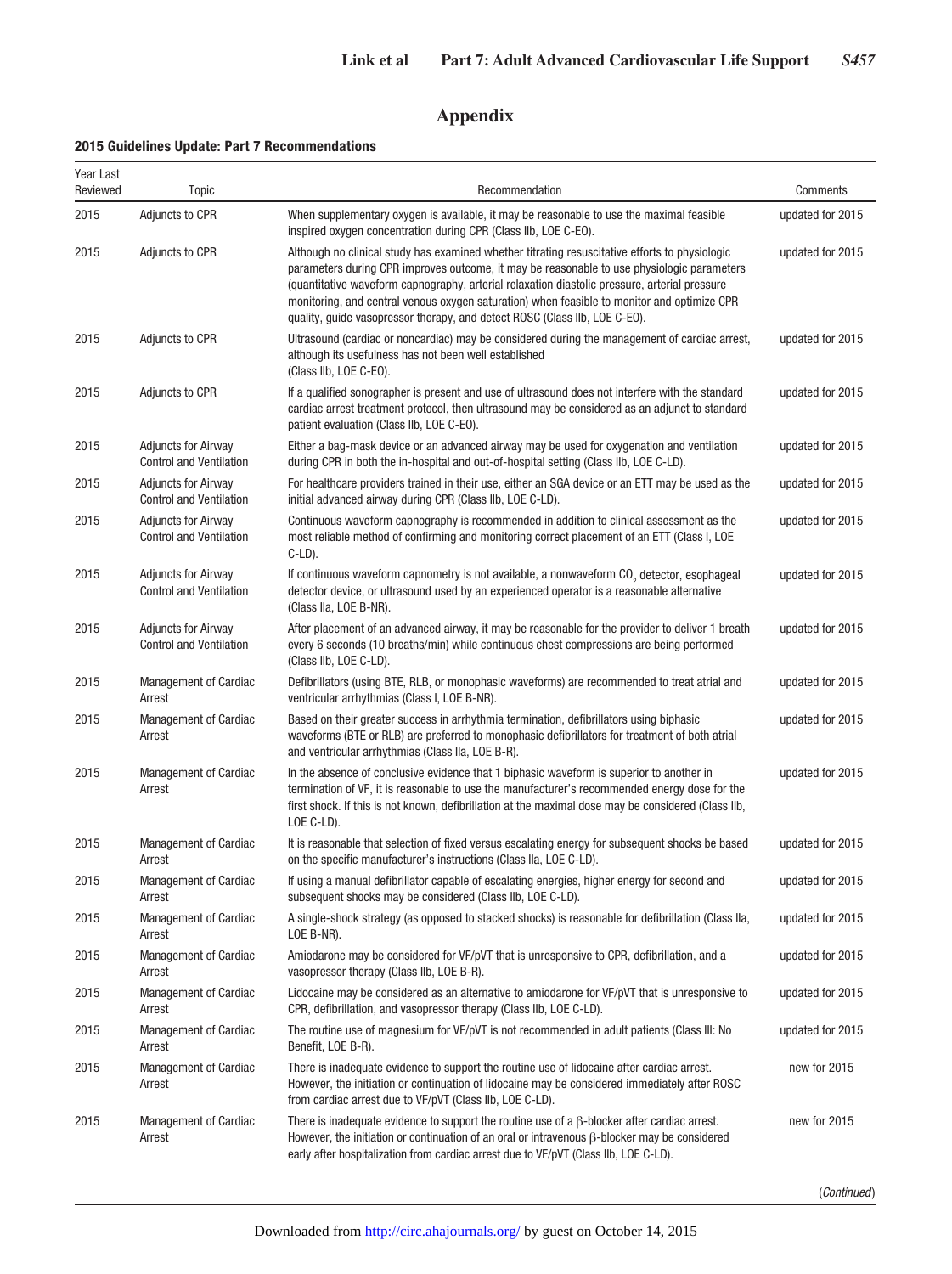### **2015 Guidelines Update: Part 7 Recommendations,** *Continued*

| Year Last<br>Reviewed | Topic                                                                    | Recommendation                                                                                                                                                                                                                                                                                                                                                                                                  | Comments             |
|-----------------------|--------------------------------------------------------------------------|-----------------------------------------------------------------------------------------------------------------------------------------------------------------------------------------------------------------------------------------------------------------------------------------------------------------------------------------------------------------------------------------------------------------|----------------------|
| 2015                  | <b>Management of Cardiac</b><br>Arrest                                   | Standard-dose epinephrine (1 mg every 3 to 5 minutes) may be reasonable for patients in<br>cardiac arrest (Class IIb, LOE B-R).                                                                                                                                                                                                                                                                                 | updated for 2015     |
| 2015                  | <b>Management of Cardiac</b><br>Arrest                                   | High-dose epinephrine is not recommended for routine use in cardiac arrest (Class III: No<br>Benefit, LOE B-R).                                                                                                                                                                                                                                                                                                 | new for 2015         |
| 2015                  | <b>Management of Cardiac</b><br>Arrest                                   | Vasopressin offers no advantage as a substitute for epinephrine in cardiac arrest (Class IIb, LOE<br>$B-R$ ).                                                                                                                                                                                                                                                                                                   | updated for 2015     |
| 2015                  | <b>Management of Cardiac</b><br>Arrest                                   | Vasopressin in combination with epinephrine offers no advantage as a substitute for standard-<br>dose epinephrine in cardiac arrest (Class IIb, LOE B-R).                                                                                                                                                                                                                                                       | new for 2015         |
| 2015                  | <b>Management of Cardiac</b><br>Arrest                                   | It may be reasonable to administer epinephrine as soon as feasible after the onset of cardiac<br>arrest due to an initial nonshockable rhythm (Class IIb, LOE C-LD).                                                                                                                                                                                                                                            | updated for 2015     |
| 2015                  | <b>Management of Cardiac</b><br>Arrest                                   | In IHCA, the combination of intra-arrest vasopressin, epinephrine, and methylprednisolone and<br>post-arrest hydrocortisone as described by Mentzelopoulos et al may be considered; however,<br>further studies are needed before recommending the routine use of this therapeutic strategy<br>(Class IIb, LOE C-LD).                                                                                           | new for 2015         |
| 2015                  | <b>Management of Cardiac</b><br>Arrest                                   | For patients with OHCA, use of steroids during CPR is of uncertain benefit (Class IIb,<br>LOE C-LD).                                                                                                                                                                                                                                                                                                            | new for 2015         |
| 2015                  | <b>Management of Cardiac</b><br>Arrest                                   | In intubated patients, failure to achieve an ETCO <sub>2</sub> of greater than 10 mm Hg by waveform<br>capnography after 20 minutes of CPR may be considered as one component of a multimodal<br>approach to decide when to end resuscitative efforts but should not be used in isolation (Class<br>IIb, LOE C-LD).                                                                                             | new for 2015         |
| 2015                  | <b>Management of Cardiac</b><br>Arrest                                   | In nonintubated patients, a specific ETCO, cutoff value at any time during CPR should not be<br>used as an indication to end resuscitative efforts (Class III: Harm, LOE C-EO).                                                                                                                                                                                                                                 | new for 2015         |
| 2015                  | <b>Management of Cardiac</b><br>Arrest                                   | There is insufficient evidence to recommend the routine use of ECPR for patients with cardiac<br>arrest. In settings where it can be rapidly implemented, ECPR may be considered for select<br>cardiac arrest patients for whom the suspected etiology of the cardiac arrest is potentially<br>reversible during a limited period of mechanical cardiorespiratory support. (Class IIb, LOE C-LD).               | new for 2015         |
|                       | Cardiovascular Life Support."                                            | The following recommendations were not reviewed in 2015. For more information, see the 2010 AHA Guidelines for CPR and ECC, "Part 8: Adult Advanced                                                                                                                                                                                                                                                             |                      |
| 2010                  | <b>Cricoid Pressure</b>                                                  | The routine use of cricoid pressure in cardiac arrest is not recommended (Class III, LOE C).                                                                                                                                                                                                                                                                                                                    | not reviewed in 2015 |
| 2010                  | Oropharyngeal Airways                                                    | To facilitate delivery of ventilations with a bag-mask device, oropharyngeal airways can be used<br>in unconscious (unresponsive) patients with no cough or gag reflex and should be inserted only<br>by persons trained in their use (Class IIa, LOE C).                                                                                                                                                       | not reviewed in 2015 |
| 2010                  | Nasopharyngeal Airways                                                   | In the presence of known or suspected basal skull fracture or severe coagulopathy, an oral<br>airway is preferred (Class IIa, LOE C).                                                                                                                                                                                                                                                                           | not reviewed in 2015 |
| 2010                  | <b>Postintubation Airway</b><br>Management                               | The endotracheal tube should be secured with tape or a commercial device (Class I, LOE C).                                                                                                                                                                                                                                                                                                                      | not reviewed in 2015 |
| 2010                  | <b>Postintubation Airway</b><br>Management                               | One out-of-hospital study and 2 studies in an intensive care setting indicate that<br>backboards, commercial devices for securing the endotracheal tube, and other strategies<br>provide equivalent methods for preventing inadvertent tube displacement when compared<br>with traditional methods of securing the tube (tape). These devices may be considered<br>during patient transport (Class IIb, LOE C). | not reviewed in 2015 |
| 2010                  | <b>Automatic Transport</b><br>Ventilators                                | In both out-of-hospital and in-hospital settings, automatic transport ventilators (ATVs) can be<br>useful for ventilation of adult patients in noncardiac arrest who have an advanced airway in<br>place (Class IIb, LOE C).                                                                                                                                                                                    | not reviewed in 2015 |
| 2010                  | Automatic Transport<br>Ventilators                                       | During prolonged resuscitative efforts the use of an ATV (pneumatically powered and time- or<br>pressure-cycled) may allow the EMS team to perform other tasks while providing adequate<br>ventilation and oxygenation (Class IIb, LOE C).                                                                                                                                                                      | not reviewed in 2015 |
| 2010                  | Automatic Versus Manual<br><b>Modes for Multimodal</b><br>Defibrillators | Current evidence indicates that the benefit of using a multimodal defibrillator in manual instead<br>of automatic mode during cardiac arrest is uncertain (Class IIb, LOE C).                                                                                                                                                                                                                                   | not reviewed in 2015 |
| 2010                  | <b>CPR Before Defibrillation</b>                                         | Performing CPR while a defibrillator is readied for use is strongly recommended for all patients<br>in cardiac arrest (Class I, LOE B).                                                                                                                                                                                                                                                                         | not reviewed in 2015 |
| 2010                  | <b>CPR Before Defibrillation</b>                                         | At this time the benefit of delaying defibrillation to perform CPR before defibrillation is unclear<br>(Class IIb, LOE B).                                                                                                                                                                                                                                                                                      | not reviewed in 2015 |
| 2010                  | Drug Therapy for PEA/<br>Asystole                                        | Available evidence suggests that the routine use of atropine during PEA or asystole is unlikely to<br>have a therapeutic benefit (Class IIb, LOE B).                                                                                                                                                                                                                                                            | not reviewed in 2015 |
|                       |                                                                          |                                                                                                                                                                                                                                                                                                                                                                                                                 | (Continued)          |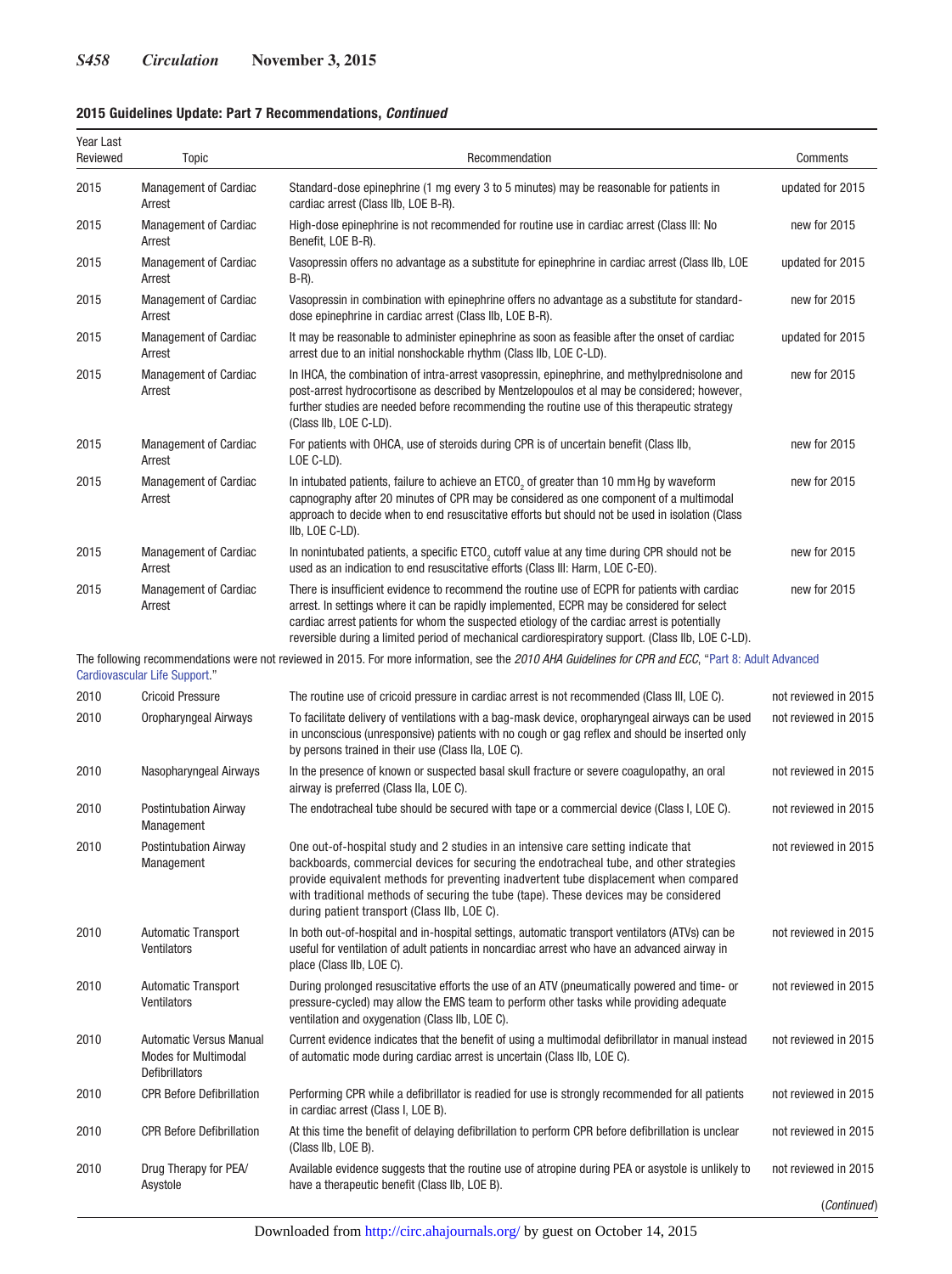### **2015 Guidelines Update: Part 7 Recommendations,** *Continued*

| Year Last<br>Reviewed | Topic                                                                                   | Recommendation                                                                                                                                                                                                                                                                                                                                         | Comments             |
|-----------------------|-----------------------------------------------------------------------------------------|--------------------------------------------------------------------------------------------------------------------------------------------------------------------------------------------------------------------------------------------------------------------------------------------------------------------------------------------------------|----------------------|
| 2010                  | <b>Coronary Perfusion</b><br><b>Pressure and Arterial</b><br><b>Relaxation Pressure</b> | It is reasonable to consider using arterial relaxation "diastolic" pressure to monitor CPR quality,<br>optimize chest compressions, and guide vasopressor therapy (Class IIb, LOE C).                                                                                                                                                                  | not reviewed in 2015 |
| 2010                  | <b>Coronary Perfusion</b><br><b>Pressure and Arterial</b><br><b>Relaxation Pressure</b> | If the arterial relaxation "diastolic" pressure is <20 mm Hg, it is reasonable to consider trying to<br>improve quality of CPR by optimizing chest compression parameters or giving a vasopressor or<br>both (Class IIb, LOE C).                                                                                                                       | not reviewed in 2015 |
| 2010                  | <b>Coronary Perfusion</b><br><b>Pressure and Arterial</b><br><b>Relaxation Pressure</b> | Arterial pressure monitoring can also be used to detect ROSC during chest compressions or<br>when a rhythm check reveals an organized rhythm (Class IIb, LOE C).                                                                                                                                                                                       | not reviewed in 2015 |
| 2010                  | Central Venous Oxygen<br>Saturation                                                     | Therefore, when in place before cardiac arrest, it is reasonable to consider using continuous Scvo,<br>measurement to monitor quality of CPR, optimize chest compressions, and detect ROSC during<br>chest compressions or when rhythm check reveals an organized rhythm (Class IIb, LOE C).                                                           | not reviewed in 2015 |
| 2010                  | Central Venous Oxygen<br>Saturation                                                     | If Scvo <sub>2</sub> is <30%, it is reasonable to consider trying to improve the quality of CPR by optimizing<br>chest compression parameters (Class IIb, LOE C).                                                                                                                                                                                      | not reviewed in 2015 |
| 2010                  | <b>Arterial Blood Gases</b>                                                             | Routine measurement of arterial blood gases during CPR has uncertain value (Class IIb, LOE C).                                                                                                                                                                                                                                                         | not reviewed in 2015 |
| 2010                  | <b>10 Drug Delivery</b>                                                                 | It is reasonable for providers to establish IO access if IV access is not readily available<br>(Class IIa, LOE C).                                                                                                                                                                                                                                     | not reviewed in 2015 |
| 2010                  | <b>Central IV Drug Delivery</b>                                                         | The appropriately trained provider may consider placement of a central line (internal jugular or<br>subclavian) during cardiac arrest, unless there are contraindications (Class IIb, LOE C).                                                                                                                                                          | not reviewed in 2015 |
| 2010                  | <b>Endotracheal Drug</b><br>Delivery                                                    | If IV or IO access cannot be established, epinephrine, vasopressin, and lidocaine may be<br>administered by the endotracheal route during cardiac arrest (Class IIb, LOE B).                                                                                                                                                                           | not reviewed in 2015 |
| 2010                  | Atropine                                                                                | Available evidence suggests that routine use of atropine during PEA or asystole is unlikely to<br>have a therapeutic benefit (Class IIb, LOE B).                                                                                                                                                                                                       | not reviewed in 2015 |
| 2010                  | Sodium Bicarbonate                                                                      | Routine use of sodium bicarbonate is not recommended for patients in cardiac arrest<br>(Class III, LOE B).                                                                                                                                                                                                                                             | not reviewed in 2015 |
| 2010                  | Calcium                                                                                 | Routine administration of calcium for treatment of in-hospital and out-of-hospital cardiac arrest<br>is not recommended (Class III, LOE B).                                                                                                                                                                                                            | not reviewed in 2015 |
| 2010                  | Precordial Thump                                                                        | The precordial thump may be considered for termination of witnessed monitored unstable<br>ventricular tachyarrhythmias when a defibrillator is not immediately ready for use (Class IIb, LOE<br>B), but should not delay CPR and shock delivery.                                                                                                       | not reviewed in 2015 |
| 2010                  | Management of<br>Symptomatic Bradycardia<br>and Tachycardia                             | If bradycardia produces signs and symptoms of instability (eg, acutely altered mental status,<br>ischemic chest discomfort, acute heart failure, hypotension, or other signs of shock that persist<br>despite adequate airway and breathing), the initial treatment is atropine (Class IIa, LOE B).                                                    | not reviewed in 2015 |
| 2010                  | Management of<br>Symptomatic Bradycardia<br>and Tachycardia                             | If bradycardia is unresponsive to atropine, intravenous (IV) infusion of $\beta$ -adrenergic agonists<br>with rate-accelerating effects (dopamine, epinephrine) or transcutaneous pacing (TCP) can be<br>effective (Class IIa, LOE B) while the patient is prepared for emergent transvenous temporary<br>pacing if required.                          | not reviewed in 2015 |
| 2010                  | Management of<br>Symptomatic Bradycardia<br>and Tachycardia                             | If the tachycardic patient is unstable with severe signs and symptoms related to a suspected<br>arrhythmia (eg, acute altered mental status, ischemic chest discomfort, acute heart failure,<br>hypotension, or other signs of shock), immediate cardioversion should be performed (with prior<br>sedation in the conscious patient) (Class I, LOE B). | not reviewed in 2015 |
| 2010                  | Management of<br>Symptomatic Bradycardia<br>and Tachycardia                             | In select cases of regular narrow-complex tachycardia with unstable signs or symptoms, a trial<br>of adenosine before cardioversion is reasonable to consider (Class IIb, LOE C).                                                                                                                                                                      | not reviewed in 2015 |
| 2010                  | Atropine                                                                                | Atropine remains the first-line drug for acute symptomatic bradycardia (Class IIa, LOE B).                                                                                                                                                                                                                                                             | not reviewed in 2015 |
| 2010                  | Pacing                                                                                  | It is reasonable for healthcare providers to initiate TCP in unstable patients who do not respond<br>to atropine (Class IIa, LOE B).                                                                                                                                                                                                                   | not reviewed in 2015 |
| 2010                  | Pacing                                                                                  | Immediate pacing might be considered in unstable patients with high-degree AV block when IV<br>access is not available (Class IIb, LOE C).                                                                                                                                                                                                             | not reviewed in 2015 |
| 2010                  | Pacing                                                                                  | If the patient does not respond to drugs or TCP, transvenous pacing is probably indicated (Class<br>Ila, LOE C).                                                                                                                                                                                                                                       | not reviewed in 2015 |
| 2010                  | Dopamine                                                                                | Dopamine infusion may be used for patients with symptomatic bradycardia, particularly if<br>associated with hypotension, in whom atropine may be inappropriate or after atropine fails<br>(Class IIb, LOE B).                                                                                                                                          | not reviewed in 2015 |
| 2010                  | Wide-Complex<br>Tachycardia - Evaluation                                                | Precordial thump may be considered for patients with witnessed, monitored, unstable<br>ventricular tachycardia if a defibrillator is not immediately ready for use (Class IIb, LOE C).                                                                                                                                                                 | not reviewed in 2015 |
|                       |                                                                                         |                                                                                                                                                                                                                                                                                                                                                        | (Continued)          |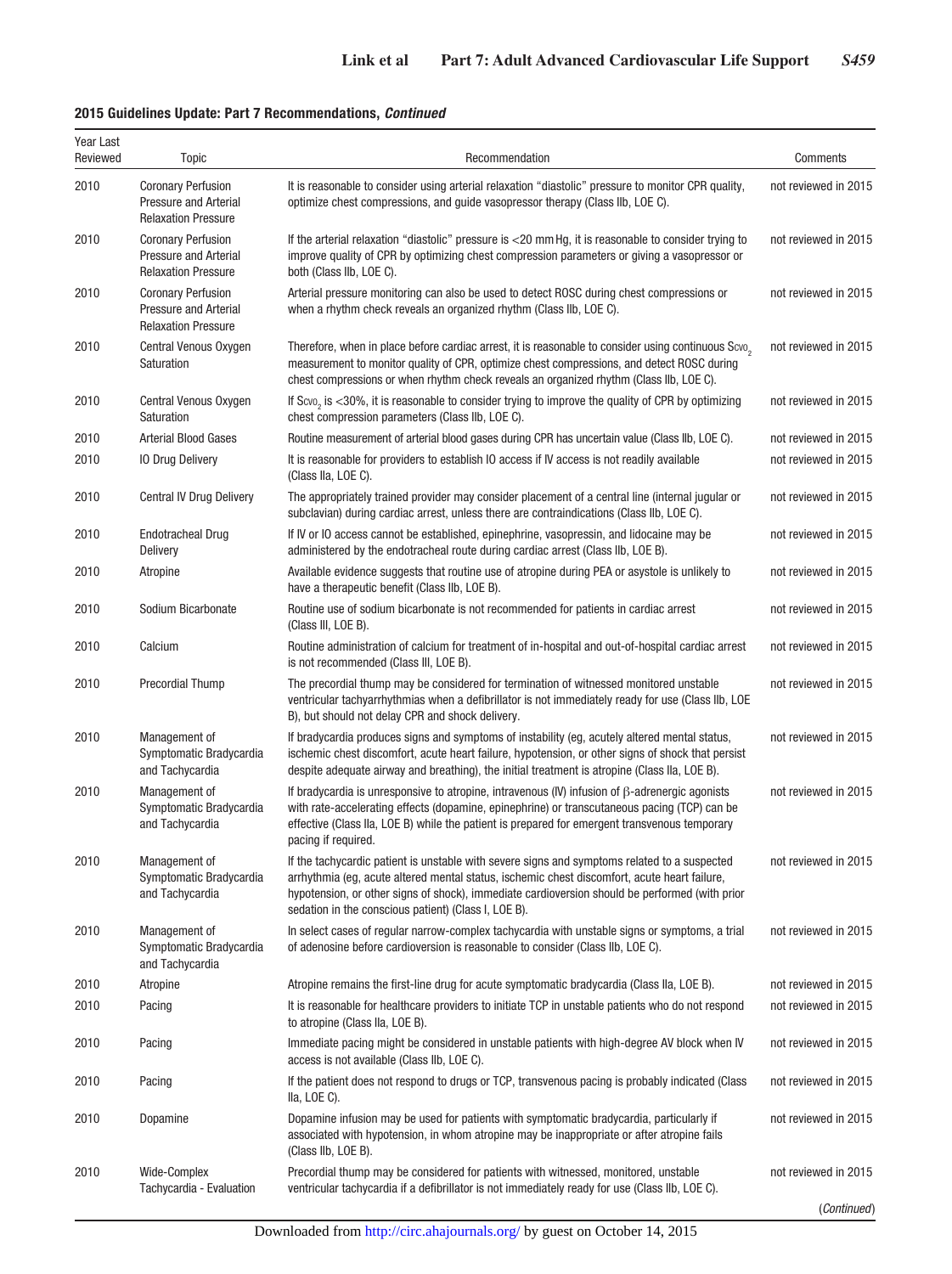### **2015 Guidelines Update: Part 7 Recommendations,** *Continued*

| Year Last<br>Reviewed | Topic                                                               | Recommendation                                                                                                                                                                                                                                                                                                                                                                                                |                      |
|-----------------------|---------------------------------------------------------------------|---------------------------------------------------------------------------------------------------------------------------------------------------------------------------------------------------------------------------------------------------------------------------------------------------------------------------------------------------------------------------------------------------------------|----------------------|
| 2010                  | Therapy for Regular<br>Wide-Complex<br>Tachycardias                 | If the etiology of the rhythm cannot be determined, the rate is regular, and the QRS is<br>monomorphic, recent evidence suggests that IV adenosine is relatively safe for both treatment<br>and diagnosis (Class IIb, LOE B).                                                                                                                                                                                 | not reviewed in 2015 |
| 2010                  | Therapy for Regular<br>Wide-Complex<br>Tachycardias                 | Adenosine should not be given for unstable or for irregular or polymorphic wide-complex wide-<br>complex tachycardias, as it may cause degeneration of the arrhythmia to VF (Class III, LOE C).                                                                                                                                                                                                               | not reviewed in 2015 |
| 2010                  | Therapy for Regular<br>Wide-Complex<br>Tachycardias                 | Verapamil is contraindicated for wide-complex tachycardias unless known to be of<br>supraventricular origin (Class III, LOE B).                                                                                                                                                                                                                                                                               | not reviewed in 2015 |
| 2010                  | Therapy for Regular<br>Wide-Complex<br>Tachycardias                 | If IV antiarrhythmics are administered, procainamide (Class IIa, LOE B), amiodarone (Class IIb,<br>LOE B), or sotalol (Class IIb, LOE B) can be considered.                                                                                                                                                                                                                                                   | not reviewed in 2015 |
| 2010                  | Therapy for Regular<br>Wide-Complex<br>Tachycardias                 | Procainamide and sotalol should be avoided in patients with prolonged QT. If one of these<br>antiarrhythmic agents is given, a second agent should not be given without expert consultation<br>(Class III, LOE B).                                                                                                                                                                                            | not reviewed in 2015 |
| 2010                  | Therapy for Regular<br>Wide-Complex<br>Tachycardias                 | If antiarrhythmic therapy is unsuccessful, cardioversion or expert consultation should be<br>considered (Class IIa, LOE C).                                                                                                                                                                                                                                                                                   | not reviewed in 2015 |
| 2010                  | <b>Rate Control</b>                                                 | IV $\beta$ -blockers and nondihydropyridine calcium channel blockers such as diltiazem are the drugs<br>of choice for acute rate control in most individuals with atrial fibrillation and rapid ventricular<br>response (Class IIa, LOE A).                                                                                                                                                                   | not reviewed in 2015 |
| 2010                  | Polymorphic<br>(Irregular) VT                                       | In the absence of a prolonged QT interval, the most common cause of polymorphic VT is<br>myocardial ischemia. In this situation IV amiodarone and ß-blockers may reduce the frequency of<br>arrhythmia recurrence (Class IIb, LOE C).                                                                                                                                                                         | not reviewed in 2015 |
| 2010                  | Polymorphic<br>(Irregular) VT                                       | Magnesium is unlikely to be effective in preventing polymorphic VT in patients with a normal QT<br>interval (Class IIb, LOE C), but amiodarone may be effective (Class IIb, LOE C).                                                                                                                                                                                                                           | not reviewed in 2015 |
| 2010                  | Ventilation and Oxygen<br><b>Administration During CPR</b>          | Advanced airway placement in cardiac arrest should not delay initial CPR and defibrillation for<br>VF cardiac arrest (Class I, LOE C).                                                                                                                                                                                                                                                                        | not reviewed in 2015 |
| 2010                  | <b>Advanced Airways</b>                                             | If advanced airway placement will interrupt chest compressions, providers may consider<br>deferring insertion of the airway until the patient fails to respond to initial CPR and defibrillation<br>attempts or demonstrates ROSC (Class IIb, LOE C).                                                                                                                                                         | not reviewed in 2015 |
| 2010                  | <b>Endotracheal Intubation</b>                                      | EMS systems that perform prehospital intubation should provide a program of ongoing quality<br>improvement to minimize complications (Class IIa, LOE B).                                                                                                                                                                                                                                                      | not reviewed in 2015 |
| 2010                  | VF Waveform Analysis<br>to Predict Defibrillation<br><b>Success</b> | The value of VF waveform analysis to guide management of defibrillation in adults with<br>in-hospital and out-of-hospital cardiac arrest is uncertain (Class IIb, LOE C).                                                                                                                                                                                                                                     | not reviewed in 2015 |
| 2010                  | Fibrinolysis                                                        | Fibrinolytic therapy should not be routinely used in cardiac arrest (Class III, LOE B).                                                                                                                                                                                                                                                                                                                       | not reviewed in 2015 |
| 2010                  | Pacing                                                              | Electric pacing is not recommended for routine use in cardiac arrest (Class III, LOE B).                                                                                                                                                                                                                                                                                                                      | not reviewed in 2015 |
| 2010                  | Epinephrine                                                         | Epinephrine infusion may be used for patients with symptomatic bradycardia, particularly if<br>associated with hypotension, for whom atropine may be inappropriate or after atropine fails<br>(Class IIb, LOE B).                                                                                                                                                                                             | not reviewed in 2015 |
| 2010                  | <b>Initial Evaluation</b><br>and Treatment of<br>Tachyarrhythmias   | If not hypotensive, the patient with a regular narrow-complex SVT (likely due to suspected<br>reentry, paroxysmal supraventricular tachycardia, as described below) may be treated with<br>adenosine while preparations are made for synchronized cardioversion (Class IIb, LOE C).                                                                                                                           | not reviewed in 2015 |
| 2010                  | Therapy                                                             | If PSVT does not respond to vagal maneuvers, give 6 mg of IV adenosine as a rapid IV push<br>through a large (eg, antecubital) vein followed by a 20 mL saline flush (Class I, LOE B).                                                                                                                                                                                                                        | not reviewed in 2015 |
| 2010                  | Therapy                                                             | If adenosine or vagal maneuvers fail to convert PSVT, PSVT recurs after such treatment, or these<br>treatments disclose a different form of SVT (such as atrial fibrillation or flutter), it is reasonable<br>to use longer-acting AV nodal blocking agents, such as the nondihydropyridine calcium channel<br>blockers (verapamil and diltiazem) (Class IIa, LOE B) or $\beta$ -blockers (Class IIa, LOE C). | not reviewed in 2015 |
| 2010                  | Therapy                                                             | Therefore, AV nodal blocking drugs should not be used for pre-excited atrial fibrillation or flutter<br>(Class III, LOE C).                                                                                                                                                                                                                                                                                   | not reviewed in 2015 |

Downloaded from<http://circ.ahajournals.org/>by guest on October 14, 2015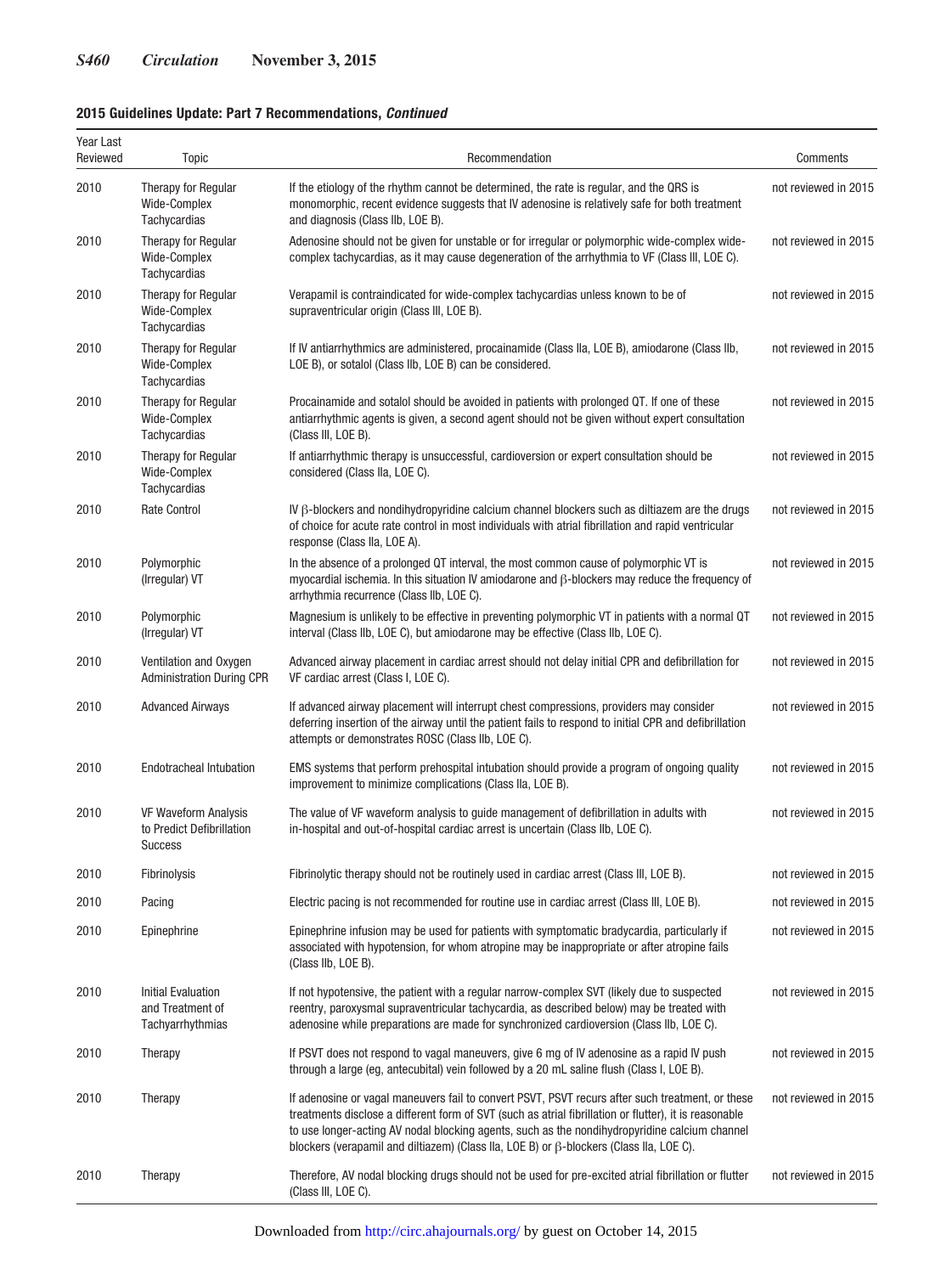#### **References**

- 1. Morrison LJ, Deakin CD, Morley PT, Callaway CW, Kerber RE, Kronick SL, Lavonas EJ, Link MS, Neumar RW, Otto CW, Parr M, Shuster M, Sunde K, Peberdy MA, Tang W, Hoek TL, Böttiger BW, Drajer S, Lim SH, Nolan JP; Advanced Life Support Chapter Collaborators. Part 8: advanced life support: 2010 International Consensus on Cardiopulmonary Resuscitation and Emergency Cardiovascular Care Science With Treatment Recommendations. *Circulation*. 2010;122 (suppl 2):S345–S421. doi: 10.1161/CIRCULATIONAHA.110.971051.
- 2. Callaway CW, Soar J, Aibiki M, Böttiger BW, Brooks SC, Deakin CD, Donnino MW, Drajer S, Kloeck W, Morley PT, Morrison LJ, Neumar RW, Nicholson TC, Nolan JP, Okada K, O'Neil BJ, Paiva EF, Parr MJ, Wang TL, Witt J; on behalf of the Advanced Life Support Chapter Collaborators. Part 4: advanced life support: 2015 International Consensus on Cardiopulmonary Resuscitation and Emergency Cardiovascular Care Science With Treatment Recommendations. *Circulation*. 2015;132(suppl 1):S84–S145. doi: 10.1161/CIR.0000000000000273.
- 3. O'Connor D, Green S, Higgins J, eds. Chapter 5: defining the review questions and developing criteria for including studies. In: The Cochrane Collaboration. Higgans JPT, Green S, eds. *Cochrane Handbook for Systematic Reviews of Interventions*. Version 5.1.0. 2011. [http://handbook.](http://www.handbook.cochrane.org/) [cochrane.org/](http://www.handbook.cochrane.org/). Accessed May 6, 2015.
- 4. Schünemann H, Brożek J, Guyatt G, Oxman A. *GRADE Handbook*. 2013. [http://www.guidelinedevelopment.org/handbook/.](http://www.guidelinedevelopment.org/handbook/) Accessed May 6, 2015.
- 5. Spindelboeck W, Schindler O, Moser A, Hausler F, Wallner S, Strasser C, Haas J, Gemes G, Prause G. Increasing arterial oxygen partial pressure during cardiopulmonary resuscitation is associated with improved rates of hospital admission. *Resuscitation*. 2013;84:770–775. doi: 10.1016/j. resuscitation.2013.01.012.
- 6. Meaney PA, Bobrow BJ, Mancini ME, Christenson J, de Caen AR, Bhanji F, Abella BS, Kleinman ME, Edelson DP, Berg RA, Aufderheide TP, Menon V, Leary M; CPR Quality Summit Investigators, the American Heart Association Emergency Cardiovascular Care Committee, and the Council on Cardiopulmonary, Critical Care, Perioperative and Resuscitation. Cardiopulmonary resuscitation quality: [corrected] improving cardiac resuscitation outcomes both inside and outside the hospital: a consensus statement from the American Heart Association. *Circulation*. 2013;128:417–435. doi: 10.1161/CIR.0b013e31829d8654.
- 7. Halperin HR, Tsitlik JE, Gelfand M, Weisfeldt ML, Gruben KG, Levin HR, Rayburn BK, Chandra NC, Scott CJ, Kreps BJ. A preliminary study of cardiopulmonary resuscitation by circumferential compression of the chest with use of a pneumatic vest. *N Engl J Med*. 1993;329:762–768. doi: 10.1056/NEJM199309093291104.
- Kern KB, Hilwig RW, Berg RA, Ewy GA. Efficacy of chest compression-only BLS CPR in the presence of an occluded airway. *Resuscitation*. 1998;39:179–188.
- 9. Levine RL, Wayne MA, Miller CC. End-tidal carbon dioxide and outcome of out-of-hospital cardiac arrest. *N Engl J Med*. 1997;337:301–306. doi: 10.1056/NEJM199707313370503.
- 10. Lindner KH, Prengel AW, Pfenninger EG, Lindner IM, Strohmenger HU, Georgieff M, Lurie KG. Vasopressin improves vital organ blood flow during closed-chest cardiopulmonary resuscitation in pigs. *Circulation*. 1995;91:215–221.
- 11. Little CM, Angelos MG, Paradis NA. Compared to angiotensin II, epinephrine is associated with high myocardial blood flow following return of spontaneous circulation after cardiac arrest. *Resuscitation*. 2003;59:353–359.
- 12. Paradis NA, Martin GB, Rivers EP, Goetting MG, Appleton TJ, Feingold M, Nowak RM. Coronary perfusion pressure and the return of spontaneous circulation in human cardiopulmonary resuscitation. *JAMA*. 1990;263:1106–1113.
- 13. Wayne MA, Levine RL, Miller CC. Use of end-tidal carbon dioxide to predict outcome in prehospital cardiac arrest. *Ann Emerg Med*. 1995;25:762–767.
- 14. Bhende MS, Thompson AE. Evaluation of an end-tidal CO2 detector during pediatric cardiopulmonary resuscitation. *Pediatrics*. 1995;95:395–399.
- 15. Ornato JP, Shipley JB, Racht EM, Slovis CM, Wrenn KD, Pepe PE, Almeida SL, Ginger VF, Fotre TV. Multicenter study of a portable, handsize, colorimetric end-tidal carbon dioxide detection device. *Ann Emerg Med*. 1992;21:518–523.
- 16. Callaham M, Barton C. Prediction of outcome of cardiopulmonary resuscitation from end-tidal carbon dioxide concentration. *Crit Care Med*. 1990;18:358–362.
- 17. Sanders AB, Ogle M, Ewy GA. Coronary perfusion pressure during cardiopulmonary resuscitation. *Am J Emerg Med*. 1985;3:11–14.
- 18. Rivers EP, Martin GB, Smithline H, Rady MY, Schultz CH, Goetting MG, Appleton TJ, Nowak RM. The clinical implications of continuous central venous oxygen saturation during human CPR. *Ann Emerg Med*. 1992;21:1094–1101.
- 19. Cantineau JP, Lambert Y, Merckx P, Reynaud P, Porte F, Bertrand C, Duvaldestin P. End-tidal carbon dioxide during cardiopulmonary resuscitation in humans presenting mostly with asystole: a predictor of outcome. *Crit Care Med*. 1996;24:791–796.
- 20. Grmec S, Kupnik D. Does the Mainz Emergency Evaluation Scoring (MEES) in combination with capnometry (MEESc) help in the prognosis of outcome from cardiopulmonary resuscitation in a prehospital setting? *Resuscitation*. 2003;58:89–96.
- 21. Grmec S, Lah K, Tusek-Bunc K. Difference in end-tidal CO2 between asphyxia cardiac arrest and ventricular fibrillation/pulseless ventricular tachycardia cardiac arrest in the prehospital setting. *Crit Care*. 2003;7:R139–R144. doi: 10.1186/cc2369.
- 22. Grmec S, Klemen P. Does the end-tidal carbon dioxide (EtCO2) concentration have prognostic value during out-of-hospital cardiac arrest? *Eur J Emerg Med*. 2001;8:263–269.
- 23. Kolar M, Krizmaric M, Klemen P, Grmec S. Partial pressure of end-tidal carbon dioxide successful predicts cardiopulmonary resuscitation in the field: a prospective observational study. *Crit Care*. 2008;12:R115. doi: 10.1186/cc7009.
- 24. Steedman DJ, Robertson CE. Measurement of end-tidal carbon dioxide concentration during cardiopulmonary resuscitation. *Arch Emerg Med*. 1990;7:129–134.
- 25. Pokorná M, Necas E, Kratochvíl J, Skripský R, Andrlík M, Franek O. A sudden increase in partial pressure end-tidal carbon dioxide (P(ET) CO(2)) at the moment of return of spontaneous circulation. *J Emerg Med*. 2010;38:614–621. doi: 10.1016/j.jemermed.2009.04.064.
- 26. Sehra R, Underwood K, Checchia P. End tidal CO2 is a quantitative measure of cardiac arrest. *Pacing Clin Electrophysiol*. 2003;26(1 Pt 2):515–517.
- 27. Grmec S, Krizmaric M, Mally S, Kozelj A, Spindler M, Lesnik B. Utstein style analysis of out-of-hospital cardiac arrest–bystander CPR and end expired carbon dioxide. *Resuscitation*. 2007;72:404–414. doi: 10.1016/j. resuscitation.2006.07.012.
- 28. Entholzner E, Felber A, Mielke L, Hargasser S, Breinbauer B, Hundelshausen VB, Hipp R. Assessment of end-tidal CO2 measurement in reanimation. *Anasthesiol Intensivmed Notfallmed Schmerzther*. 1992;27:473–476.
- 29. Garnett AR, Ornato JP, Gonzalez ER, Johnson EB. End-tidal carbon dioxide monitoring during cardiopulmonary resuscitation. *JAMA*. 1987;257:512–515.
- 30. Bhende MS, Karasic DG, Karasic RB. End-tidal carbon dioxide changes during cardiopulmonary resuscitation after experimental asphyxial cardiac arrest. *Am J Emerg Med*. 1996;14:349–350. doi: 10.1016/ S0735-6757(96)90046-7.
- 31. Falk JL, Rackow EC, Weil MH. End-tidal carbon dioxide concentration during cardiopulmonary resuscitation. *N Engl J Med*. 1988;318:607–611. doi: 10.1056/NEJM198803103181005.
- 32. Axelsson C, Karlsson T, Axelsson AB, Herlitz J. Mechanical active compression-decompression cardiopulmonary resuscitation (ACD-CPR) versus manual CPR according to pressure of end tidal carbon dioxide (P(ET) CO2) during CPR in out-of-hospital cardiac arrest (OHCA). *Resuscitation*. 2009;80:1099–1103. doi: 10.1016/j.resuscitation.2009.08.006.
- 33. Berryman CR, Phillips GM. Interposed abdominal compression-CPR in human subjects. *Ann Emerg Med*. 1984;13:226–229.
- 34. Cha KC, Kim HJ, Shin HJ, Kim H, Lee KH, Hwang SO. Hemodynamic effect of external chest compressions at the lower end of the sternum in cardiac arrest patients. *J Emerg Med*. 2013;44:691–697. doi: 10.1016/j. jemermed.2012.09.026.
- 35. Duchateau FX, Gueye P, Curac S, Tubach F, Broche C, Plaisance P, Payen D, Mantz J, Ricard-Hibon A. Effect of the AutoPulse automated band chest compression device on hemodynamics in out-of-hospital cardiac arrest resuscitation. *Intensive Care Med*. 2010;36:1256–1260. doi: 10.1007/s00134-010-1784-x.
- 36. Kern KB, Sanders AB, Raife J, Milander MM, Otto CW, Ewy GA. A study of chest compression rates during cardiopulmonary resuscitation in humans. The importance of rate-directed chest compressions. *Arch Intern Med*. 1992;152:145–149.
- 37. Manning JE. Feasibility of blind aortic catheter placement in the prehospital environment to guide resuscitation in cardiac arrest. *J Trauma*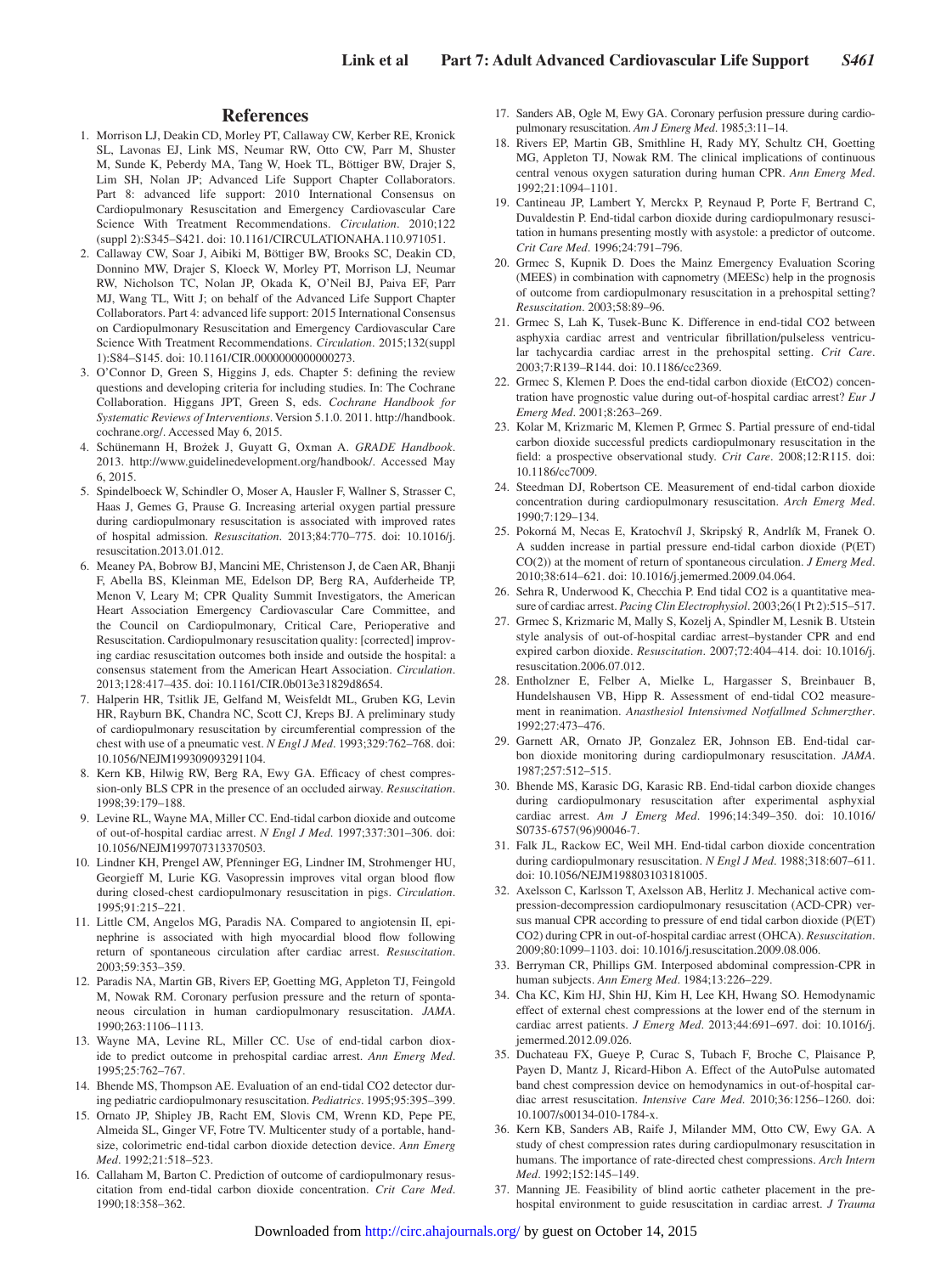*Acute Care Surg*. 2013;75(2 suppl 2):S173–S177. doi: 10.1097/ TA.0b013e318299d9ee.

- 38. Orliaguet GA, Carli PA, Rozenberg A, Janniere D, Sauval P, Delpech P. End-tidal carbon dioxide during out-of-hospital cardiac arrest resuscitation: comparison of active compression-decompression and standard CPR. *Ann Emerg Med*. 1995;25:48–51.
- 39. Plaisance P, Lurie KG, Payen D. Inspiratory impedance during active compression-decompression cardiopulmonary resuscitation: a randomized evaluation in patients in cardiac arrest. *Circulation*. 2000;101:989–994.
- 40. Segal N, Parquette B, Ziehr J, Yannopoulos D, Lindstrom D. Intrathoracic pressure regulation during cardiopulmonary resuscitation: a feasibility case-series. *Resuscitation*. 2013;84:450–453. doi: 10.1016/j. resuscitation.2012.07.036.
- 41. Timerman S, Cardoso LF, Ramires JA, Halperin H. Improved hemodynamic performance with a novel chest compression device during treatment of in-hospital cardiac arrest. *Resuscitation*. 2004;61:273–280. doi: 10.1016/j.resuscitation.2004.01.025.
- 42. Ward KR, Sullivan RJ, Zelenak RR, Summer WR. A comparison of interposed abdominal compression CPR and standard CPR by monitoring endtidal PCO2. *Ann Emerg Med*. 1989;18:831–837.
- 43. Ward KR, Menegazzi JJ, Zelenak RR, Sullivan RJ, McSwain NE Jr. A comparison of chest compressions between mechanical and manual CPR by monitoring end-tidal PCO2 during human cardiac arrest. *Ann Emerg Med*. 1993;22:669–674.
- 44. Narasimhan M, Koenig SJ, Mayo PH. Advanced echocardiography for the critical care physician: part 1. *Chest*. 2014;145:129–134. doi: 10.1378/ chest.12-2441.
- 45. Breitkreutz R, Walcher F, Seeger FH. Focused echocardiographic evaluation in resuscitation management: concept of an advanced life supportconformed algorithm. *Crit Care Med*. 2007;35(5 suppl):S150–S161. doi: 10.1097/01.CCM.0000260626.23848.FC.
- 46. Chardoli M, Heidari F, Rabiee H, Sharif-Alhoseini M, Shokoohi H, Rahimi-Movaghar V. Echocardiography integrated ACLS protocol versus conventional cardiopulmonary resuscitation in patients with pulseless electrical activity cardiac arrest. *Chin J Traumatol*. 2012;15:284–287.
- 47. Hasegawa K, Hiraide A, Chang Y, Brown DF. Association of prehospital advanced airway management with neurologic outcome and survival in patients with out-of-hospital cardiac arrest. *JAMA*. 2013;309:257–266. doi: 10.1001/jama.2012.187612.
- 48. Holmberg M, Holmberg S, Herlitz J. Low chance of survival among patients requiring adrenaline (epinephrine) or intubation after out-of-hospital cardiac arrest in Sweden. *Resuscitation*. 2002;54:37–45.
- 49. McMullan J, Gerecht R, Bonomo J, Robb R, McNally B, Donnelly J, Wang HE; CARES Surveillance Group. Airway management and outof-hospital cardiac arrest outcome in the CARES registry. *Resuscitation*. 2014;85:617–622. doi: 10.1016/j.resuscitation.2014.02.007.
- 50. Shin SD, Ahn KO, Song KJ, Park CB, Lee EJ. Out-of-hospital airway management and cardiac arrest outcomes: a propensity score matched analysis. *Resuscitation*. 2012;83:313–319. doi: 10.1016/j. resuscitation.2011.10.028.
- 51. Hanif MA, Kaji AH, Niemann JT. Advanced airway management does not improve outcome of out-of-hospital cardiac arrest. *Acad Emerg Med*. 2010;17:926–931. doi: 10.1111/j.1553-2712.2010.00829.x.
- 52. Adams JN, Sirel J, Marsden K, Cobbe SM. Heartstart Scotland: the use of paramedic skills in out of hospital resuscitation. *Heart*. 1997;78:399–402.
- 53. Studnek JR, Thestrup L, Vandeventer S, Ward SR, Staley K, Garvey L, Blackwell T. The association between prehospital endotracheal intubation attempts and survival to hospital discharge among out-of-hospital cardiac arrest patients. *Acad Emerg Med*. 2010;17:918–925. doi: 10.1111/j.1553-2712.2010.00827.x.
- 54. Takei Y, Enami M, Yachida T, Ohta K, Inaba H. Tracheal intubation by paramedics under limited indication criteria may improve the short-term outcome of out-of-hospital cardiac arrests with noncardiac origin. *J Anesth*. 2010;24:716–725. doi: 10.1007/s00540-010-0974-6.
- 55. Yeung J, Chilwan M, Field R, Davies R, Gao F, Perkins GD. The impact of airway management on quality of cardiopulmonary resuscitation: an observational study in patients during cardiac arrest. *Resuscitation*. 2014;85:898–904. doi: 10.1016/j.resuscitation.2014.02.018.
- 56. Goldenberg IF, Campion BC, Siebold CM, McBride JW, Long LA. Esophageal gastric tube airway vs endotracheal tube in prehospital cardiopulmonary arrest. *Chest*. 1986;90:90–96.
- 57. Rabitsch W, Schellongowski P, Staudinger T, Hofbauer R, Dufek V, Eder B, Raab H, Thell R, Schuster E, Frass M. Comparison of a conventional tracheal airway with the Combitube in an urban emergency medical services system run by physicians. *Resuscitation*. 2003;57:27–32.
- 58. Cady CE, Weaver MD, Pirrallo RG, Wang HE. Effect of emergency medical technician-placed Combitubes on outcomes after out-of-hospital cardiopulmonary arrest. *Prehosp Emerg Care*. 2009;13:495–499. doi: 10.1080/10903120903144874.
- 59. Kajino K, Iwami T, Kitamura T, Daya M, Ong ME, Nishiuchi T, Hayashi Y, Sakai T, Shimazu T, Hiraide A, Kishi M, Yamayoshi S. Comparison of supraglottic airway versus endotracheal intubation for the pre-hospital treatment of out-of-hospital cardiac arrest. *Crit Care*. 2011;15:R236. doi: 10.1186/cc10483.
- 60. Wang HE, Szydlo D, Stouffer JA, Lin S, Carlson JN, Vaillancourt C, Sears G, Verbeek RP, Fowler R, Idris AH, Koenig K, Christenson J, Minokadeh A, Brandt J, Rea T; ROC Investigators. Endotracheal intubation versus supraglottic airway insertion in out-of-hospital cardiac arrest. *Resuscitation*. 2012;83:1061–1066. doi: 10.1016/j.resuscitation.2012.05.018.
- 61. Tanabe S, Ogawa T, Akahane M, Koike S, Horiguchi H, Yasunaga H, Mizoguchi T, Hatanaka T, Yokota H, Imamura T. Comparison of neurological outcome between tracheal intubation and supraglottic airway device insertion of out-of-hospital cardiac arrest patients: a nationwide, population-based, observational study. *J Emerg Med*. 2013;44:389–397. doi: 10.1016/j.jemermed.2012.02.026.
- 62. Grmec S. Comparison of three different methods to confirm tracheal tube placement in emergency intubation. *Intensive Care Med*. 2002;28:701– 704. doi: 10.1007/s00134-002-1290-x.
- 63. Takeda T, Tanigawa K, Tanaka H, Hayashi Y, Goto E, Tanaka K. The assessment of three methods to verify tracheal tube placement in the emergency setting. *Resuscitation*. 2003;56:153–157.
- 64. Tanigawa K, Takeda T, Goto E, Tanaka K. Accuracy and reliability of the self-inflating bulb to verify tracheal intubation in out-of-hospital cardiac arrest patients. *Anesthesiology*. 2000;93:1432–1436.
- 65. Tanigawa K, Takeda T, Goto E, Tanaka K. The efficacy of esophageal detector devices in verifying tracheal tube placement: a randomized cross-over study of out-of-hospital cardiac arrest patients. *Anesth Analg*. 2001;92:375–378.
- 66. Sum Ping ST, Mehta MP, Symreng T. Accuracy of the FEF CO2 detector in the assessment of endotracheal tube placement. *Anesth Analg*. 1992;74:415–419.
- 67. Ward KR, Yealy DM. End-tidal carbon dioxide monitoring in emergency medicine, Part 2: Clinical applications. *Acad Emerg Med*. 1998;5:637–646.
- 68. Tobias JD, Meyer DJ. Noninvasive monitoring of carbon dioxide during respiratory failure in toddlers and infants: end-tidal versus transcutaneous carbon dioxide. *Anesth Analg*. 1997;85:55–58.
- 69. Bozeman WP, Hexter D, Liang HK, Kelen GD. Esophageal detector device versus detection of end-tidal carbon dioxide level in emergency intubation. *Ann Emerg Med*. 1996;27:595–599.
- 70. Hayden SR, Sciammarella J, Viccellio P, Thode H, Delagi R. Colorimetric end-tidal CO2 detector for verification of endotracheal tube placement in out-of-hospital cardiac arrest. *Acad Emerg Med*. 1995;2:499–502.
- 71. MacLeod BA, Heller MB, Gerard J, Yealy DM, Menegazzi JJ. Verification of endotracheal tube placement with colorimetric end-tidal CO2 detection. *Ann Emerg Med*. 1991;20:267–270.
- 72. Anton WR, Gordon RW, Jordan TM, Posner KL, Cheney FW. A disposable end-tidal CO2 detector to verify endotracheal intubation. *Ann Emerg Med*. 1991;20:271–275.
- 73. Sanders KC, Clum WB 3rd, Nguyen SS, Balasubramaniam S. End-tidal carbon dioxide detection in emergency intubation in four groups of patients. *J Emerg Med*. 1994;12:771–777.
- 74. Oberly D, Stein S, Hess D, Eitel D, Simmons M. An evaluation of the esophageal detector device using a cadaver model. *Am J Emerg Med*. 1992;10:317–320.
- 75. Pelucio M, Halligan L, Dhindsa H. Out-of-hospital experience with the syringe esophageal detector device. *Acad Emerg Med*. 1997;4:563–568.
- 76. Chou HC, Tseng WP, Wang CH, Ma MH, Wang HP, Huang PC, Sim SS, Liao YC, Chen SY, Hsu CY, Yen ZS, Chang WT, Huang CH, Lien WC, Chen SC. Tracheal rapid ultrasound exam (T.R.U.E.) for confirming endotracheal tube placement during emergency intubation. *Resuscitation*. 2011;82:1279–1284. doi: 10.1016/j.resuscitation.2011.05.016.
- 77. Zadel S, Strnad M, Prosen G, Mekiš D. Point of care ultrasound for orotracheal tube placement assessment in out-of hospital setting. *Resuscitation*. 2015;87:1–6. doi: 10.1016/j.resuscitation.2014.11.006.
- 78. Chou HC, Chong KM, Sim SS, Ma MH, Liu SH, Chen NC, Wu MC, Fu CM, Wang CH, Lee CC, Lien WC, Chen SC. Real-time tracheal ultrasonography for confirmation of endotracheal tube placement during cardiopulmonary resuscitation. *Resuscitation*. 2013;84:1708–1712. doi: 10.1016/j.resuscitation.2013.06.018.
- 79. Aufderheide TP, Sigurdsson G, Pirrallo RG, Yannopoulos D, McKnite S, von Briesen C, Sparks CW, Conrad CJ, Provo TA, Lurie KG. Hyperventilation-induced hypotension during cardiopulmonary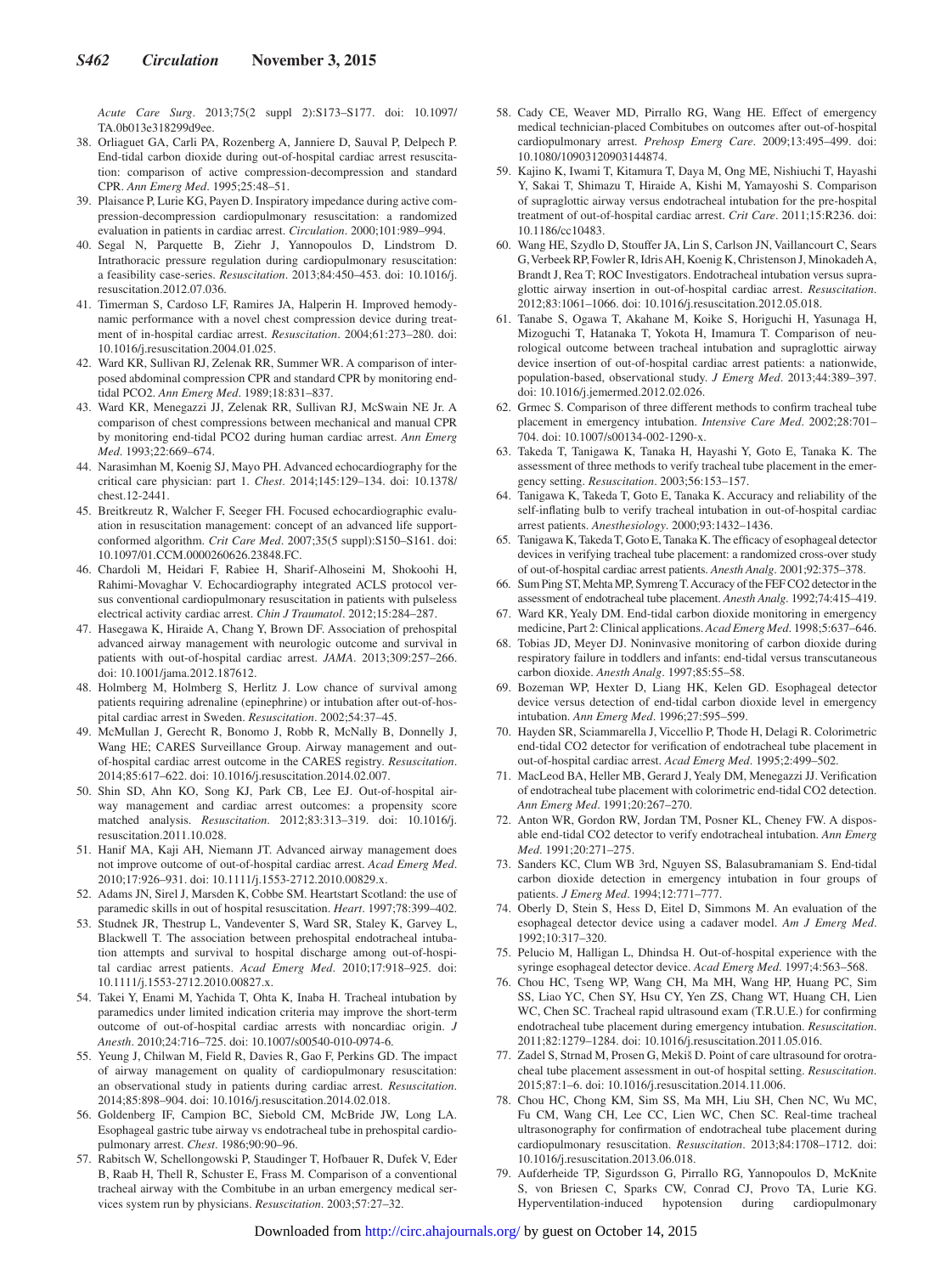resuscitation. *Circulation*. 2004;109:1960–1965. doi: 10.1161/01. CIR.0000126594.79136.61.

- 80. O'Neill JF, Deakin CD. Do we hyperventilate cardiac arrest patients? *Resuscitation*. 2007;73:82–85. doi: 10.1016/j.resuscitation.2006.09.012.
- 81. Sanders AB, Kern KB, Berg RA, Hilwig RW, Heidenrich J, Ewy GA. Survival and neurologic outcome after cardiopulmonary resuscitation with four different chest compression-ventilation ratios. *Ann Emerg Med*. 2002;40:553–562.
- 82. Aufderheide TP, Lurie KG. Death by hyperventilation: a common and life-threatening problem during cardiopulmonary resuscitation. *Crit Care Med*. 2004;32(9 suppl):S345–S351.
- 83. Yannopoulos D, Sigurdsson G, McKnite S, Benditt D, Lurie KG. Reducing ventilation frequency combined with an inspiratory impedance device improves CPR efficiency in swine model of cardiac arrest. *Resuscitation*. 2004;61:75–82. doi: 10.1016/j.resuscitation.2003.12.006.
- 84. Yannopoulos D, Aufderheide TP, Gabrielli A, Beiser DG, McKnite SH, Pirrallo RG, Wigginton J, Becker L, Vanden Hoek T, Tang W, Nadkarni VM, Klein JP, Idris AH, Lurie KG. Clinical and hemodynamic comparison of 15:2 and 30:2 compression-to-ventilation ratios for cardiopulmonary resuscitation. *Crit Care Med*. 2006;34:1444–1449. doi: 10.1097/01. CCM.0000216705.83305.99.
- 85. Hayes MM, Ewy GA, Anavy ND, Hilwig RW, Sanders AB, Berg RA, Otto CW, Kern KB. Continuous passive oxygen insufflation results in a similar outcome to positive pressure ventilation in a swine model of outof-hospital ventricular fibrillation. *Resuscitation*. 2007;74:357–365. doi: 10.1016/j.resuscitation.2007.01.004.
- 86. Cavus E, Meybohm P, Bein B, Steinfath M, Pöppel A, Wenzel V, Scholz J, Dörges V. Impact of different compression-ventilation ratios during basic life support cardiopulmonary resuscitation. *Resuscitation*. 2008;79:118– 124. doi: 10.1016/j.resuscitation.2008.04.015.
- 87. Hwang SO, Kim SH, Kim H, Jang YS, Zhao PG, Lee KH, Choi HJ, Shin TY. Comparison of 15:1, 15:2, and 30:2 compression-to-ventilation ratios for cardiopulmonary resuscitation in a canine model of a simulated, witnessed cardiac arrest. *Acad Emerg Med*. 2008;15:183–189. doi: 10.1111/j.1553-2712.2008.00026.x.
- 88. Gazmuri RJ, Ayoub IM, Radhakrishnan J, Motl J, Upadhyaya MP. Clinically plausible hyperventilation does not exert adverse hemodynamic effects during CPR but markedly reduces end-tidal PCO<sub>2</sub>. Resuscitation. 2012;83:259–264. doi: 10.1016/j.resuscitation.2011.07.034.
- 89. Kill C, Hahn O, Dietz F, Neuhaus C, Schwarz S, Mahling R, Wallot P, Jerrentrup A, Steinfeldt T, Wulf H, Dersch W. Mechanical ventilation during cardiopulmonary resuscitation with intermittent positive-pressure ventilation, bilevel ventilation, or chest compression synchronized ventilation in a pig model. *Crit Care Med*. 2014;42:e89–e95. doi: 10.1097/ CCM.0b013e3182a63fa0.
- 90. Abella BS, Alvarado JP, Myklebust H, Edelson DP, Barry A, O'Hearn N, Vanden Hoek TL, Becker LB. Quality of cardiopulmonary resuscitation during in-hospital cardiac arrest. *JAMA*. 2005;293:305–310. doi: 10.1001/jama.293.3.305.
- 91. Morrison LJ, Henry RM, Ku V, Nolan JP, Morley P, Deakin CD. Single-shock defibrillation success in adult cardiac arrest: a systematic review. *Resuscitation*. 2013;84:1480–1486. doi: 10.1016/j. resuscitation.2013.07.008.
- 92. Hess EP, Russell JK, Liu PY, White RD. A high peak current 150-J fixed-energy defibrillation protocol treats recurrent ventricular fibrillation (VF) as effectively as initial VF. *Resuscitation*. 2008;79:28–33. doi: 10.1016/j.resuscitation.2008.04.028.
- 93. Koster RW, Walker RG, Chapman FW. Recurrent ventricular fibrillation during advanced life support care of patients with prehospital cardiac arrest. *Resuscitation*. 2008;78:252–257. doi: 10.1016/j. resuscitation.2008.03.231.
- 94. Hess EP, Agarwal D, Myers LA, Atkinson EJ, White RD. Performance of a rectilinear biphasic waveform in defibrillation of presenting and recurrent ventricular fibrillation: a prospective multicenter study. *Resuscitation*. 2011;82:685–689. doi: 10.1016/j.resuscitation.2011.02.008.
- 95. Jost D, Degrange H, Verret C, Hersan O, Banville IL, Chapman FW, Lank P, Petit JL, Fuilla C, Migliani R, Carpentier JP; DEFI 2005 Work Group. DEFI 2005: a randomized controlled trial of the effect of automated external defibrillator cardiopulmonary resuscitation protocol on outcome from out-of-hospital cardiac arrest. *Circulation*. 2010;121:1614–1622. doi: 10.1161/CIRCULATIONAHA.109.878389.
- 96. Berdowski J, ten Haaf M, Tijssen JG, Chapman FW, Koster RW. Time in recurrent ventricular fibrillation and survival after out-of-hospital cardiac arrest. *Circulation*. 2010;122:1101–1108. doi: 10.1161/ CIRCULATIONAHA.110.958173.
- 97. Berdowski J, Tijssen JG, Koster RW. Chest compressions cause recurrence of ventricular fibrillation after the first successful conversion by defibrillation in out-of-hospital cardiac arrest. *Circ Arrhythm Electrophysiol*. 2010;3:72–78. doi: 10.1161/CIRCEP.109.902114.
- 98. Conover Z, Kern KB, Silver AE, Bobrow BJ, Spaite DW, Indik JH. Resumption of chest compressions after successful defibrillation and risk for recurrence of ventricular fibrillation in out-of-hospital cardiac arrest. *Circ Arrhythm Electrophysiol*. 2014;7:633–639. doi: 10.1161/ CIRCEP.114.001506.
- 99. Hoogendijk MG, Schumacher CA, Belterman CN, Boukens BJ, Berdowski J, de Bakker JM, Koster RW, Coronel R. Ventricular fibrillation hampers the restoration of creatine-phosphate levels during simulated cardiopulmonary resuscitations. *Europace*. 2012;14:1518–1523. doi: 10.1093/europace/eus078.
- 100. Kudenchuk PJ, Cobb LA, Copass MK, Cummins RO, Doherty AM, Fahrenbruch CE, Hallstrom AP, Murray WA, Olsufka M, Walsh T. Amiodarone for resuscitation after out-of-hospital cardiac arrest due to ventricular fibrillation. *N Engl J Med*. 1999;341:871–878. doi: 10.1056/ NEJM199909163411203.
- 101. Dorian P, Cass D, Schwartz B, Cooper R, Gelaznikas R, Barr A. Amiodarone as compared with lidocaine for shock-resistant ventricular fibrillation. *N Engl J Med*. 2002;346:884–890. doi: 10.1056/ NEJMoa013029.
- 102. Herlitz J, Ekström L, Wennerblom B, Axelsson A, Bång A, Lindkvist J, Persson NG, Holmberg S. Lidocaine in out-of-hospital ventricular fibrillation. Does it improve survival? *Resuscitation*. 1997;33:199–205.
- 103. Harrison EE. Lidocaine in prehospital countershock refractory ventricular fibrillation. *Ann Emerg Med*. 1981;10:420–423.
- 104. Markel DT, Gold LS, Allen J, Fahrenbruch CE, Rea TD, Eisenberg MS, Kudenchuk PJ. Procainamide and survival in ventricular fibrillation out-of-hospital cardiac arrest. *Acad Emerg Med*. 2010;17:617–623. doi: 10.1111/j.1553-2712.2010.00763.x.
- 105. Fatovich DM, Prentice DA, Dobb GJ. Magnesium in cardiac arrest (the magic trial). *Resuscitation*. 1997;35:237–241.
- 106. Allegra J, Lavery R, Cody R, Birnbaum G, Brennan J, Hartman A, Horowitz M, Nashed A, Yablonski M. Magnesium sulfate in the treatment of refractory ventricular fibrillation in the prehospital setting. *Resuscitation*. 2001;49:245–249.
- 107. Hassan TB, Jagger C, Barnett DB. A randomised trial to investigate the efficacy of magnesium sulphate for refractory ventricular fibrillation. *Emerg Med J*. 2002;19:57–62.
- 108. Thel MC, Armstrong AL, McNulty SE, Califf RM, O'Connor CM. Randomised trial of magnesium in in-hospital cardiac arrest. Duke Internal Medicine Housestaff. *Lancet*. 1997;350:1272–1276.
- 109. Skrifvars MB, Pettilä V, Rosenberg PH, Castrén M. A multiple logistic regression analysis of in-hospital factors related to survival at six months in patients resuscitated from out-of-hospital ventricular fibrillation. *Resuscitation*. 2003;59:319–328.
- 110. Sadowski ZP, Alexander JH, Skrabucha B, Dyduszynski A, Kuch J, Nartowicz E, Swiatecka G, Kong DF, Granger CB. Multicenter randomized trial and a systematic overview of lidocaine in acute myocardial infarction. *Am Heart J*. 1999;137:792–798.
- 111. Teo KK, Yusuf S, Furberg CD. Effects of prophylactic antiarrhythmic drug therapy in acute myocardial infarction. An overview of results from randomized controlled trials. *JAMA*. 1993;270:1589–1595.
- 112. Kudenchuk PJ, Newell C, White L, Fahrenbruch C, Rea T, Eisenberg M. Prophylactic lidocaine for post resuscitation care of patients with out-of-hospital ventricular fibrillation cardiac arrest. *Resuscitation*. 2013;84:1512–1518. doi: 10.1016/j.resuscitation.2013.05.022.
- 113. Jacobs IG, Finn JC, Jelinek GA, Oxer HF, Thompson PL. Effect of adrenaline on survival in out-of-hospital cardiac arrest: A randomised double-blind placebo-controlled trial. *Resuscitation*. 2011;82:1138– 1143. doi: 10.1016/j.resuscitation.2011.06.029.
- 114. Hagihara A, Hasegawa M, Abe T, Nagata T, Wakata Y, Miyazaki S. Prehospital epinephrine use and survival among patients with out-ofhospital cardiac arrest. *JAMA*. 2012;307:1161–1168. doi: 10.1001/ jama.2012.294.
- 115. Machida M, Miura S, Matsuo K, Ishikura H, Saku K. Effect of intravenous adrenaline before arrival at the hospital in out-of-hospital cardiac arrest. *J Cardiol*. 2012;60:503–507. doi: 10.1016/j.jjcc.2012.07.001.
- 116. Callaham M, Madsen CD, Barton CW, Saunders CE, Pointer J. A randomized clinical trial of high-dose epinephrine and norepinephrine vs standard-dose epinephrine in prehospital cardiac arrest. *JAMA*. 1992;268:2667–2672.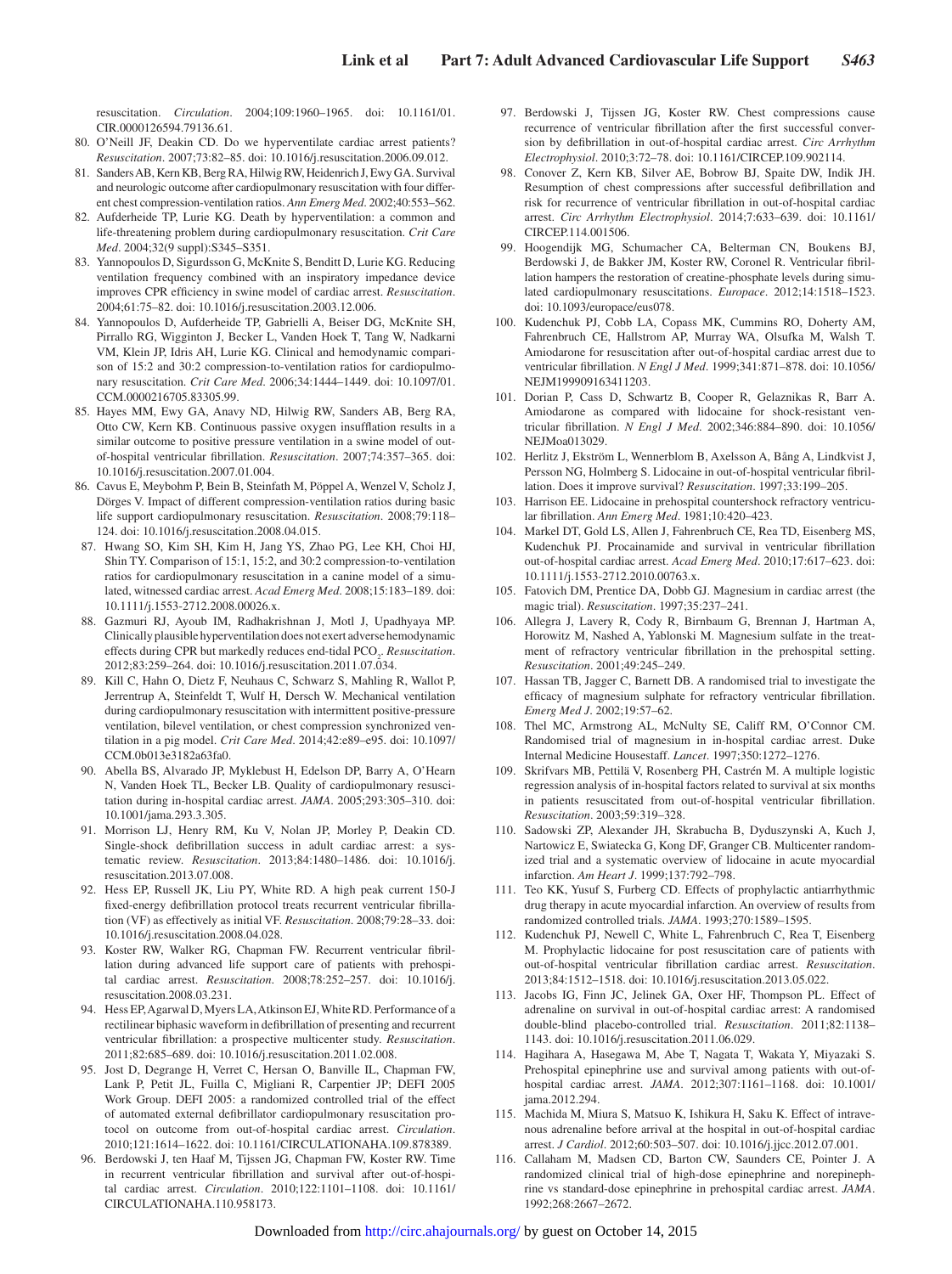- 117. Gueugniaud PY, Mols P, Goldstein P, Pham E, Dubien PY, Deweerdt C, Vergnion M, Petit P, Carli P. A comparison of repeated high doses and repeated standard doses of epinephrine for cardiac arrest outside the hospital. European Epinephrine Study Group. *N Engl J Med*. 1998;339:1595–1601. doi: 10.1056/NEJM199811263392204.
- 118. Brown CG, Martin DR, Pepe PE, Stueven H, Cummins RO, Gonzalez E, Jastremski M. A comparison of standard-dose and high-dose epinephrine in cardiac arrest outside the hospital. The Multicenter High-Dose Epinephrine Study Group. *N Engl J Med*. 1992;327:1051–1055. doi: 10.1056/NEJM199210083271503.
- 119. Sherman BW, Munger MA, Foulke GE, Rutherford WF, Panacek EA. High-dose versus standard-dose epinephrine treatment of cardiac arrest after failure of standard therapy. *Pharmacotherapy*. 1997;17:242–247.
- 120. Stiell IG, Hebert PC, Weitzman BN, Wells GA, Raman S, Stark RM, Higginson LA, Ahuja J, Dickinson GE. High-dose epinephrine in adult cardiac arrest. *N Engl J Med*. 1992;327:1045–1050. doi: 10.1056/ NEJM199210083271502.
- 121. Choux C, Gueugniaud PY, Barbieux A, Pham E, Lae C, Dubien PY, Petit P. Standard doses versus repeated high doses of epinephrine in cardiac arrest outside the hospital. *Resuscitation*. 1995;29:3–9.
- 122. Maturi MF, Martin SE, Markle D, Maxwell M, Burruss CR, Speir E, Greene R, Ro YM, Vitale D, Green MV. Coronary vasoconstriction induced by vasopressin. Production of myocardial ischemia in dogs by constriction of nondiseased small vessels. *Circulation*. 1991;83:2111–2121.
- 123. Asfar P, Radermacher P. Vasopressin and ischaemic heart disease: more than coronary vasoconstriction? *Crit Care*. 2009;13:169. doi: 10.1186/cc7954.
- 124. Feng JJ, Arendshorst WJ. Enhanced renal vasoconstriction induced by vasopressin in SHR is mediated by V1 receptors. *Am J Physiol*. 1996;271(2 pt 2):F304–F313.
- 125. Mukoyama T, Kinoshita K, Nagao K, Tanjoh K. Reduced effectiveness of vasopressin in repeated doses for patients undergoing prolonged cardiopulmonary resuscitation. *Resuscitation*. 2009;80:755–761. doi: 10.1016/j.resuscitation.2009.04.005.
- 126. Gueugniaud PY, David JS, Chanzy E, Hubert H, Dubien PY, Mauriaucourt P, Bragança C, Billères X, Clotteau-Lambert MP, Fuster P, Thiercelin D, Debaty G, Ricard-Hibon A, Roux P, Espesson C, Querellou E, Ducros L, Ecollan P, Halbout L, Savary D, Guillaumée F, Maupoint R, Capelle P, Bracq C, Dreyfus P, Nouguier P, Gache A, Meurisse C, Boulanger B, Lae C, Metzger J, Raphael V, Beruben A, Wenzel V, Guinhouya C, Vilhelm C, Marret E. Vasopressin and epinephrine vs. epinephrine alone in cardiopulmonary resuscitation. *N Engl J Med*. 2008;359:21–30. doi: 10.1056/NEJMoa0706873.
- 127. Ong ME, Tiah L, Leong BS, Tan EC, Ong VY, Tan EA, Poh BY, Pek PP, Chen Y. A randomised, double-blind, multi-centre trial comparing vasopressin and adrenaline in patients with cardiac arrest presenting to or in the Emergency Department. *Resuscitation*. 2012;83:953–960. doi: 10.1016/j.resuscitation.2012.02.005.
- 128. Wenzel V, Krismer AC, Arntz HR, Sitter H, Stadlbauer KH, Lindner KH; European Resuscitation Council Vasopressor during Cardiopulmonary Resuscitation Study Group. A comparison of vasopressin and epinephrine for out-of-hospital cardiopulmonary resuscitation. *N Engl J Med*. 2004;350:105–113. doi: 10.1056/NEJMoa025431.
- 129. Ducros L, Vicaut E, Soleil C, Le Guen M, Gueye P, Poussant T, Mebazaa A, Payen D, Plaisance P. Effect of the addition of vasopressin or vasopressin plus nitroglycerin to epinephrine on arterial blood pressure during cardiopulmonary resuscitation in humans. *J Emerg Med*. 2011;41:453–459. doi: 10.1016/j.jemermed.2010.02.030.
- 130. Lindner KH, Dirks B, Strohmenger HU, Prengel AW, Lindner IM, Lurie KG. Randomised comparison of epinephrine and vasopressin in patients with out-of-hospital ventricular fibrillation. *Lancet*. 1997;349:535–537. doi: 10.1016/S0140-6736(97)80087-6.
- 131. Callaway CW, Hostler D, Doshi AA, Pinchalk M, Roth RN, Lubin J, Newman DH, Kelly LJ. Usefulness of vasopressin administered with epinephrine during out-of-hospital cardiac arrest. *Am J Cardiol*. 2006;98:1316–1321. doi: 10.1016/j.amjcard.2006.06.022.
- 132. Donnino MW, Salciccioli JD, Howell MD, Cocchi MN, Giberson B, Berg K, Gautam S, Callaway C; American Heart Association's Get With The Guidelines-Resuscitation Investigators. Time to administration of epinephrine and outcome after in-hospital cardiac arrest with non-shockable rhythms: retrospective analysis of large in-hospital data registry. *BMJ*. 2014;348:g3028.
- 133. Goto Y, Maeda T, Goto Y. Effects of prehospital epinephrine during outof-hospital cardiac arrest with initial non-shockable rhythm: an observational cohort study. *Crit Care*. 2013;17:R188. doi: 10.1186/cc12872.
- 134. Nakahara S, Tomio J, Nishida M, Morimura N, Ichikawa M, Sakamoto T. Association between timing of epinephrine administration and intact neurologic survival following out-of-hospital cardiac arrest in Japan: a population-based prospective observational study. *Acad Emerg Med*. 2012;19:782–792. doi: 10.1111/j.1553-2712.2012.01387.x.
- 135. Koscik C, Pinawin A, McGovern H, Allen D, Media DE, Ferguson T, Hopkins W, Sawyer KN, Boura J, Swor R. Rapid epinephrine administration improves early outcomes in out-of-hospital cardiac arrest. *Resuscitation*. 2013;84:915–920. doi: 10.1016/j. resuscitation.2013.03.023.
- 136. Hayashi Y, Iwami T, Kitamura T, Nishiuchi T, Kajino K, Sakai T, Nishiyama C, Nitta M, Hiraide A, Kai T. Impact of early intravenous epinephrine administration on outcomes following out-of-hospital cardiac arrest. *Circ J*. 2012;76:1639–1645.
- 137. Cantrell CL Jr, Hubble MW, Richards ME. Impact of delayed and infrequent administration of vasopressors on return of spontaneous circulation during out-of-hospital cardiac arrest. *Prehosp Emerg Care*. 2013;17:15–22. doi: 10.3109/10903127.2012.702193.
- Mentzelopoulos SD, Zakynthinos SG, Tzoufi M, Katsios N, Papastylianou A, Gkisioti S, Stathopoulos A, Kollintza A, Stamataki E, Roussos C. Vasopressin, epinephrine, and corticosteroids for inhospital cardiac arrest. *Arch Intern Med*. 2009;169:15–24. doi: 10.1001/ archinternmed.2008.509.
- 139. Mentzelopoulos SD, Malachias S, Chamos C, Konstantopoulos D, Ntaidou T, Papastylianou A, Kolliantzaki I, Theodoridi M, Ischaki H, Makris D, Zakynthinos E, Zintzaras E, Sourlas S, Aloizos S, Zakynthinos SG. Vasopressin, steroids, and epinephrine and neurologically favorable survival after in-hospital cardiac arrest: a randomized clinical trial. *JAMA*. 2013;310:270–279. doi: 10.1001/jama.2013.7832.
- 140. Paris PM, Stewart RD, Deggler F. Prehospital use of dexamethasone in pulseless idioventricular rhythm. *Ann Emerg Med*. 1984;13:1008–1010.
- 141. Tsai MS, Huang CH, Chang WT, Chen WJ, Hsu CY, Hsieh CC, Yang CW, Chiang WC, Ma MH, Chen SC. The effect of hydrocortisone on the outcome of out-of-hospital cardiac arrest patients: a pilot study. *Am J Emerg Med*. 2007;25:318–325. doi: 10.1016/j.ajem.2006.12.007.
- 142. Ahrens T, Schallom L, Bettorf K, Ellner S, Hurt G, O'Mara V, Ludwig J, George W, Marino T, Shannon W. End-tidal carbon dioxide measurements as a prognostic indicator of outcome in cardiac arrest. *Am J Crit Care*. 2001;10:391–398.
- 143. Chen YS, Lin JW, Yu HY, Ko WJ, Jerng JS, Chang WT, Chen WJ, Huang SC, Chi NH, Wang CH, Chen LC, Tsai PR, Wang SS, Hwang JJ, Lin FY. Cardiopulmonary resuscitation with assisted extracorporeal life-support versus conventional cardiopulmonary resuscitation in adults with inhospital cardiac arrest: an observational study and propensity analysis. *Lancet*. 2008;372:554–561. doi: 10.1016/S0140-6736(08)60958-7.
- 144. Shin TG, Choi JH, Jo IJ, Sim MS, Song HG, Jeong YK, Song YB, Hahn JY, Choi SH, Gwon HC, Jeon ES, Sung K, Kim WS, Lee YT. Extracorporeal cardiopulmonary resuscitation in patients with inhospital cardiac arrest: A comparison with conventional cardiopulmonary resuscitation. *Crit Care Med*. 2011;39:1–7. doi: 10.1097/CCM.0b013e3181feb339.
- 145. Lin JW, Wang MJ, Yu HY, Wang CH, Chang WT, Jerng JS, Huang SC, Chou NK, Chi NH, Ko WJ, Wang YC, Wang SS, Hwang JJ, Lin FY, Chen YS. Comparing the survival between extracorporeal rescue and conventional resuscitation in adult in-hospital cardiac arrests: propensity analysis of three-year data. *Resuscitation*. 2010;81:796–803. doi: 10.1016/j.resuscitation.2010.03.002.
- 146. Maekawa K, Tanno K, Hase M, Mori K, Asai Y. Extracorporeal cardiopulmonary resuscitation for patients with out-of-hospital cardiac arrest of cardiac origin: a propensity-matched study and predictor analysis. *Crit Care Med*. 2013;41:1186–1196. doi: 10.1097/CCM.0b013e31827ca4c8.
- 147. Sakamoto T, Morimura N, Nagao K, Asai Y, Yokota H, Nara S, Hase M, Tahara Y, Atsumi T; SAVE-J Study Group. Extracorporeal cardiopulmonary resuscitation versus conventional cardiopulmonary resuscitation in adults with out-of-hospital cardiac arrest: a prospective observational study. *Resuscitation*. 2014;85:762–768. doi: 10.1016/j. resuscitation.2014.01.031.

KEY WORDS: arrhythmia ■ cardiac arrest ■ drugs ■ ventricular arrhythmia ■ ventricular fibrillation